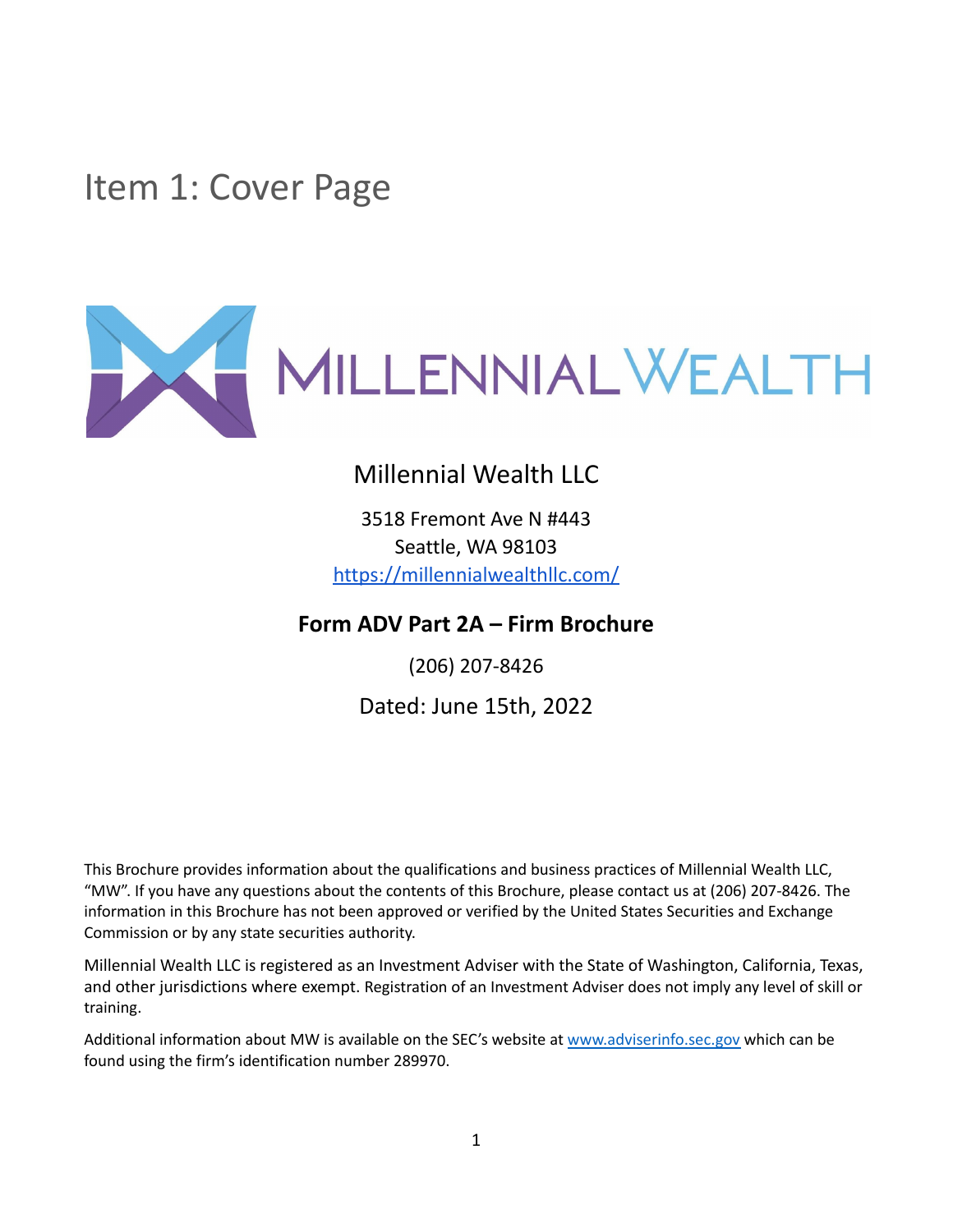# <span id="page-1-0"></span>Item 2: Material Changes

The last annual update of this Brochure was filed on January 13, 2022. Since then, the following changes have been made:

- Registered in the state of Texas.
- Increased our underlying hourly rate for our Wealthbase clients. Previously, we used \$275 an hour. We've increased our new rate to \$325. We feel this is more reflective of our cumulative experience and expertise (added two new designations in the CPWA**®** and ECA) along with the first hourly rate increase since the firms founding in 2017. Due to the underlying hourly rate increase, we're increasing the flat monthly fee's we advertise to \$225 per month (individuals) and \$275 per month (families) along with a \$900 upfront fee.

#### Future Changes

From time to time, we may amend this Disclosure Brochure to reflect changes in our business practices, changes in regulations and routine annual updates as required by the securities regulators. This complete Disclosure Brochure or a Summary of Material Changes shall be provided to each Client annually and if a material change occurs in the business practices of MW.

At any time, you may view the current Disclosure Brochure on-line at the SEC's Investment Adviser Public Disclosure website at http://www.adviserinfo.sec.gov by searching for our firm name or by our CRD number 289970.

You may also request a copy of this Disclosure Brochure at any time, by contacting us at (206) 207-8426 or by emailing our Chief Compliance Officer, Levi Sanchez, at levi@millennialwealthllc.com.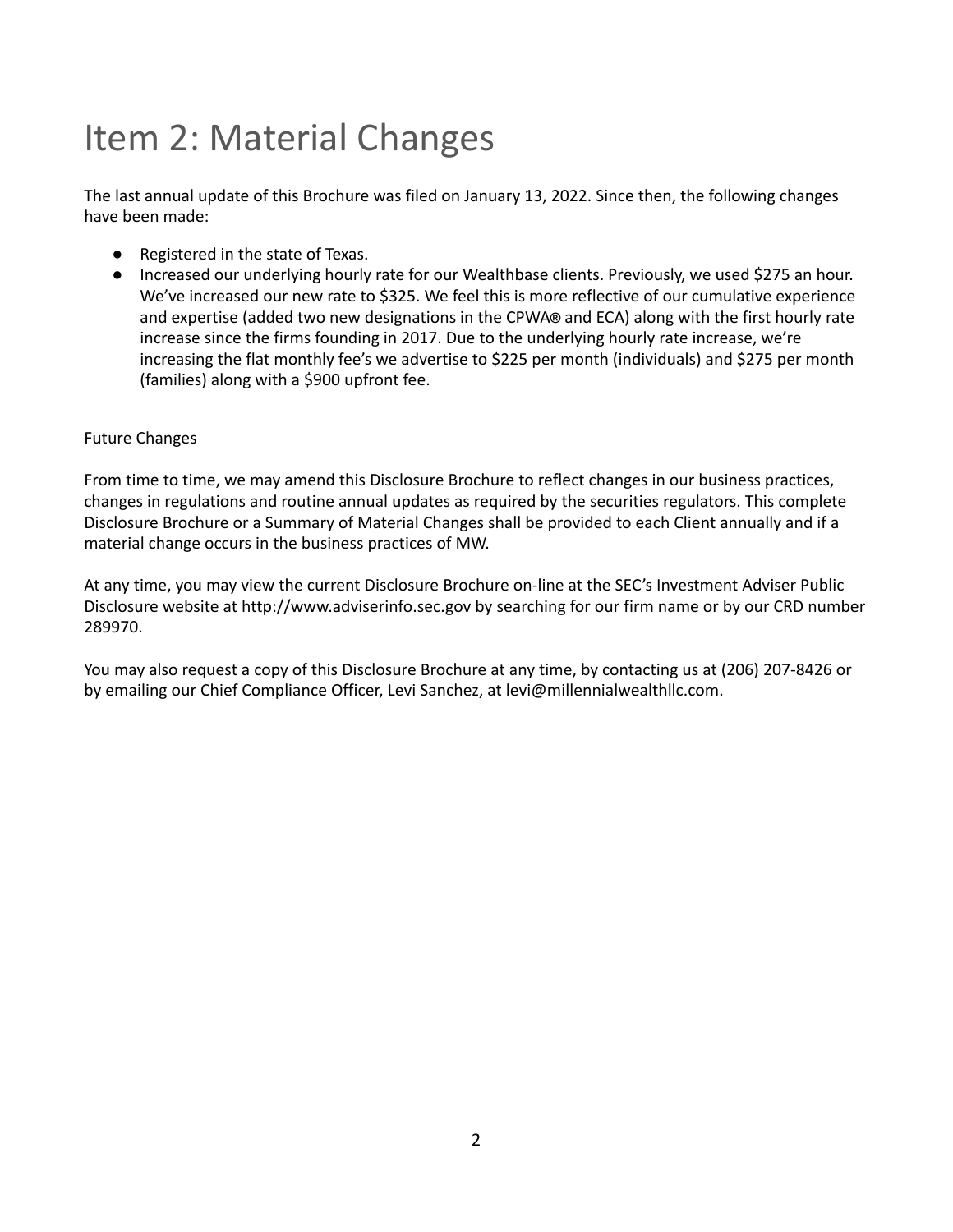# Item 3: Table of Contents

### **Contents**

| Item 1: Cover Page                                                                             | $\mathbf{1}$   |
|------------------------------------------------------------------------------------------------|----------------|
| <b>Item 2: Material Changes</b>                                                                | $\overline{2}$ |
| <b>Item 4: Advisory Business</b>                                                               | 4              |
| Item 5: Fees and Compensation                                                                  | 8              |
| Item 6: Performance-Based Fees and Side-By-Side Management                                     | 10             |
| Item 7: Types of Clients                                                                       | 11             |
| Item 8: Methods of Analysis, Investment Strategies and Risk of Loss                            | 11             |
| Item 9: Disciplinary Information                                                               | 13             |
| Item 10: Other Financial Industry Activities and Affiliations                                  | 13             |
| Item 11: Code of Ethics, Participation or Interest in Client Transactions and Personal Trading | 14             |
| Item 12: Brokerage Practices                                                                   | 15             |
| Item 13: Review of Accounts                                                                    | 16             |
| Item 14: Client Referrals and Other Compensation                                               | 17             |
| Item 15: Custody                                                                               | 17             |
| Item 16: Investment Discretion                                                                 | 17             |
| Item 17: Voting Client Securities                                                              | 18             |
| Item 18: Financial Information                                                                 | 18             |
| Item 19: Requirements for State-Registered Advisers                                            | 19             |
| Form ADV Part 2B - Brochure Supplement                                                         | 22             |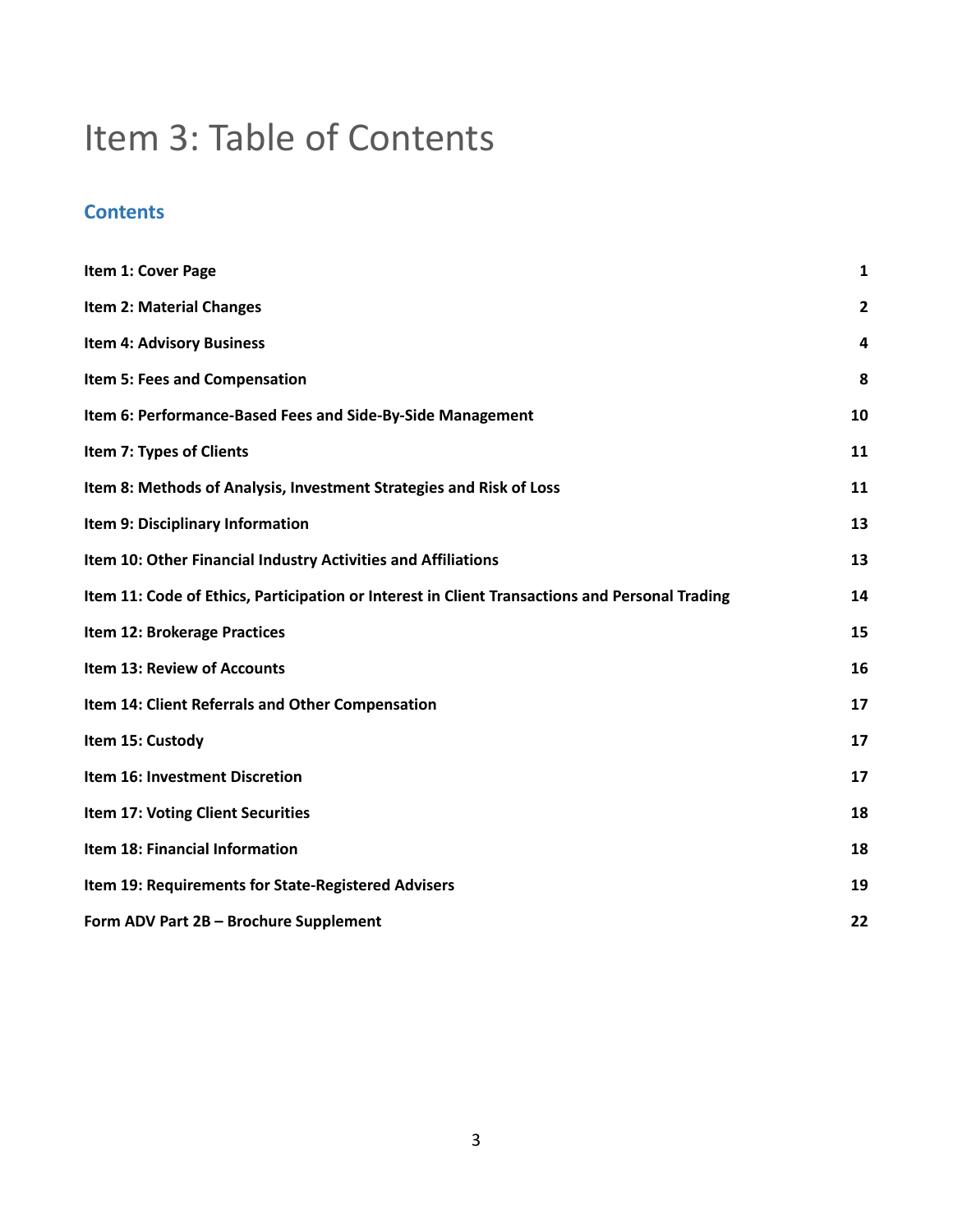# <span id="page-3-0"></span>Item 4: Advisory Business

### **Description of Advisory Firm**

Millennial Wealth LLC is registered as an Investment Adviser with the State of Washington, California, Texas and other jurisdictions where exempt. We were founded in 2017. Levi Sanchez is the sole Owner of MW. MW currently reports \$39,557,730 in discretionary assets under management as of June 15th, 2022.

### **Types of Advisory Services**

#### **Investment Management Services**

We are in the business of managing investment portfolios. Our firm provides continuous advice to a client regarding the investment of client funds based on the individual needs of the client. Through personal discussions in which goals and objectives based on a client's particular circumstances are established, we develop a client's personal investment policy or an investment plan with an asset allocation target and create and manage a portfolio based on that policy and allocation target. During our data-gathering process, we determine the client's individual objectives, time horizons, risk tolerance, and liquidity needs. We may also review and discuss a client's prior investment history, as well as family composition and background.

Account supervision is guided by the stated objectives of the client (e.g. growth, growth and income, income, capital appreciation), as well as tax considerations. Clients may impose reasonable restrictions on investing in certain securities, types of securities, or industry sectors. Fees pertaining to this service are outlined in Item 5 of this brochure.

#### **Financial Planning**

We provide financial planning services on topics such as, but not limited to; cash flow and budgeting, college savings, debt management, employee benefits optimization, estate planning, goals-based planning, insurance advice, investment management, retirement planning, tax preparation services, and tax planning.

Financial planning is a comprehensive evaluation of a client's current and future financial state by using currently known variables to predict future cash flows, asset values, and withdrawal plans. The key defining aspect of financial planning is that through the financial planning process, all questions, information, and analysis will be considered as they affect and are affected by the entire financial and life situation of the client. Clients purchasing this service will receive a written or an electronic report, providing the client with a detailed financial plan designed to achieve his or her stated financial goals and objectives.

In general, the financial plan will address any or all of the following areas of concern. The client and advisor will work together to select specific areas to cover. These areas may include, but are not limited to, the following:

● **Cash Flow and Budgeting**: We'll conduct a review of your income and expenses to determine your current surplus or deficit along with advice on prioritizing how any surplus should be used or how to reduce expenses if they exceed your income. This will include recommendations on how to automate the majority of monthly cash flow. We may also recommend what we believe to be an appropriate cash reserve that should be considered for emergencies and other financial goals, along with a review of accounts (such as money market funds) for such reserves, plus strategies to save desired amounts.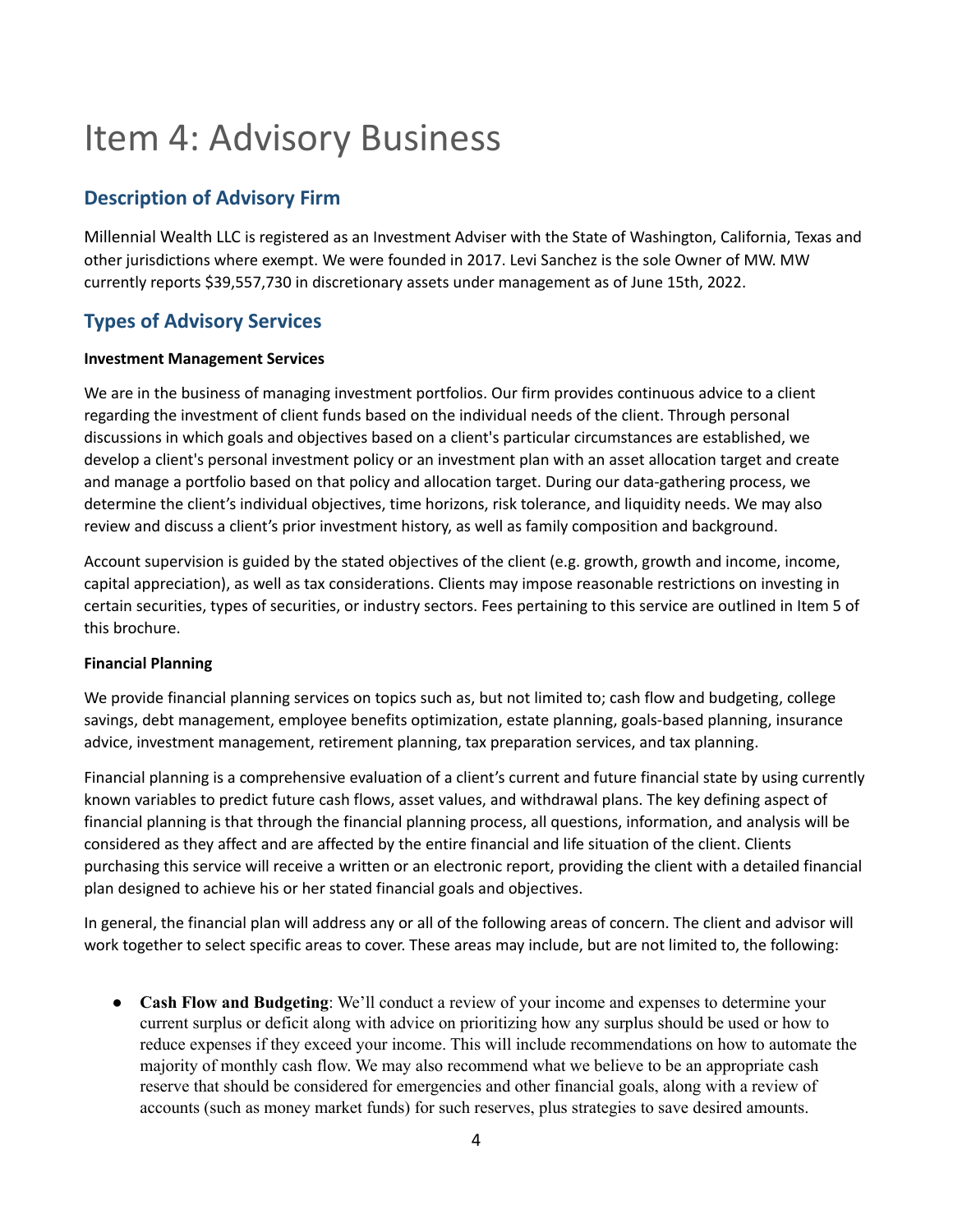- **College Savings**: Includes projecting the amount that will be needed to achieve college or other post-secondary education funding goals, along with advice on ways for you to save the desired amount. Recommendations as to savings strategies are included, and, if needed, we will review your financial picture as it relates to eligibility for financial aid.
- **Debt Management:** We'll review existing debt and determine the best strategies to consolidate, pay down, or decrease interest paid over time based on the overall financial situation. We'll also assist with large asset purchases and financing strategies such as mortgages.
- **Employee Benefits Optimization**: We will provide review and analysis as to whether you, as an employee, are taking the maximum advantage possible of your employee benefits. If you are a business owner, we will consider and/or recommend the various benefit programs that can be structured to meet both business and personal retirement goals.
- **Estate Planning:** This usually includes an analysis of your exposure to estate taxes and your current estate plan, which may include whether you have a will, powers of attorney, trusts, and other related documents. Our advice also typically includes ways for you to minimize or avoid future estate taxes by implementing appropriate estate planning strategies such as the use of applicable trusts.

We always recommend that you consult with a qualified attorney when you initiate, update, or complete estate planning activities. We may provide you with contact information for attorneys who specialize in estate planning when you wish to hire an attorney for such purposes. From time-to-time, we will participate in meetings or phone calls between you and your attorney with your approval or request.

For clients engaging in **WealthPlus** financial planning with our firm, there MAY not be a separate fee for estate planning services. Our firm utilizes the services of Trust  $\&$  Will, a third-party digital estate planning service for clients who have the need for estate planning review, creation or updates. WealthBase financial planning will not include paid services with Trust and Will and the client will pay Trust and Will directly should they choose to utilize their services.

- **Goals-Based Planning**: We will help clients identify and articulate financial goals and develop a plan to reach them. We will identify what you plan to accomplish, what resources you will need to make it happen, how much time you will need to reach the goal, and how much you should budget for your goal.
- **Insurance Advice**: We will review existing policies to ensure proper coverage for life, health, disability, property  $\&$  casualty policies. If additional insurance coverage is recommended, we'll review new policies with you to ensure adequate coverage is in place.
- **Investment Management**: Includes reviewing current investments and asset allocation and developing a strategy that fits the client's unique risk tolerance, time horizon, and goals. The strategies and types of investments we may recommend are further discussed in Item 8 of this brochure.
- **Retirement Planning**: Our retirement planning services typically include projections of your likelihood of achieving your financial goals, typically focusing on financial independence as the primary objective. For situations where projections show less than the desired results, we may make recommendations, including those that may impact the original projections by adjusting certain variables (e.g., working longer, saving more, spending less, taking more risk with investments).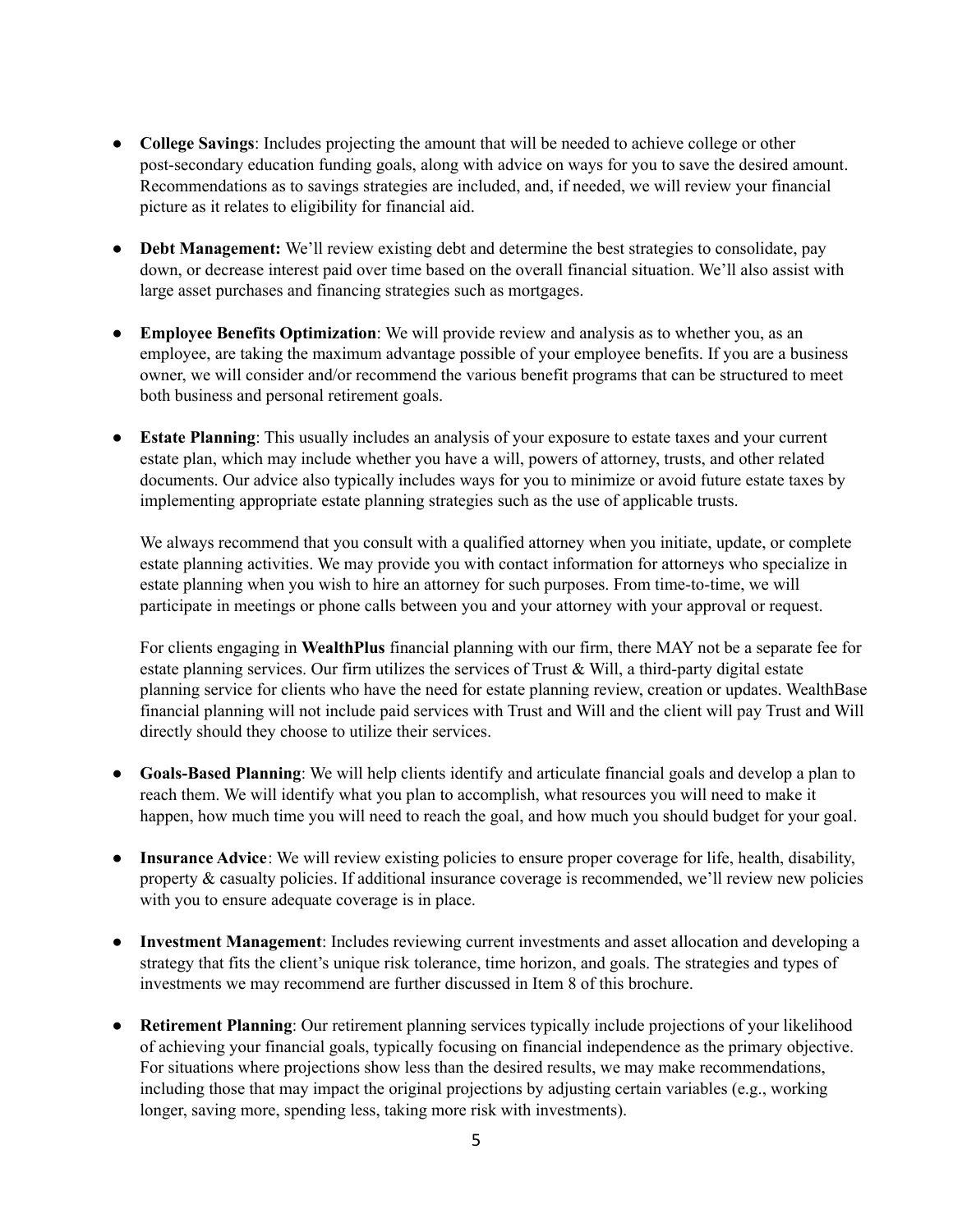If you are near retirement or already retired, advice may be given on appropriate distribution strategies to minimize the likelihood of running out of money or having to adversely alter spending during your retirement years.

**● Tax Preparation Services:** We offer Tax Preparation services for our clients to assist with the filing of federal and state tax returns for individuals, trusts, and businesses. The fees associated with tax preparation services are separate and in addition to your ongoing financial planning or advisory fees and are disclosed in Item 5. We will utilize the services of XY Tax Solutions "XYTS", a third-party accounting and tax planning firm, to facilitate the preparation and filing of your tax return and we will work with you and XYTS to gather the necessary information as part of this service. If the client also engages us for Tax Planning Services, XYTS's licensed CPAs will work with the client to also conduct research and answer tax-related questions to help the client adequately plan through certain transactions and financial changes so that they can fully understand any tax consequences or opportunities for savings in the future.

We may observe opportunities for tax savings that require planning or changes in the way the client handles some transactions. While an engagement for tax return preparation does not include significant tax planning services, we will share any ideas we have with you and discuss terms for any additional work that may be required to implement those ideas. For clients engaging in **WealthPlus** financial planning with our firm, there MAY not be a separate fee for tax filing services at the advisors discretion.

● **Tax Planning Strategies:** Advice may include ways to minimize current and future taxes as a part of your overall financial picture. For example, we may make recommendations on which type of account(s) or specific investments should be owned based in part on their "tax efficiency," with consideration that there is always a possibility of future changes to federal, state or local tax laws and rates that may impact your situation.

We will work with or consult with a qualified tax professional before initiating any tax planning strategy, and we may provide you with contact information for accountants or attorneys who specialize in this area if you wish to hire someone for such purposes outside of the firm we use. We will participate in meetings or phone calls between you and your tax professional with your approval.

#### **"WealthBase" Financial Planning Package**

This service is tailored to clients who do not meet our AUM minimum (\$250,000 in assets directly managed by the firm) but wish to receive financial planning and investment guidance. This service involves identifying the client's objectives and creating clear goals around all financial aspects of their life through the financial planning process and culmination of a comprehensive financial plan. The client is able to communicate with MW Advisors on an ongoing basis via meetings, email, and phone calls. At a minimum semi-annually, the advisor will meet with the client for a detailed review and update on the client's goals and objectives. Additional meetings may be scheduled as needed depending on the client's individual needs and situation or as requested by the client. The planner will monitor the plan, recommend appropriate changes, and ensure the plan is up to date. This service is based on an hourly rate of \$325 an hour. Prior to entering into an agreement with the firm the client receives an estimate of the overall cost based on requirements and the time involved. Our published fees may be discounted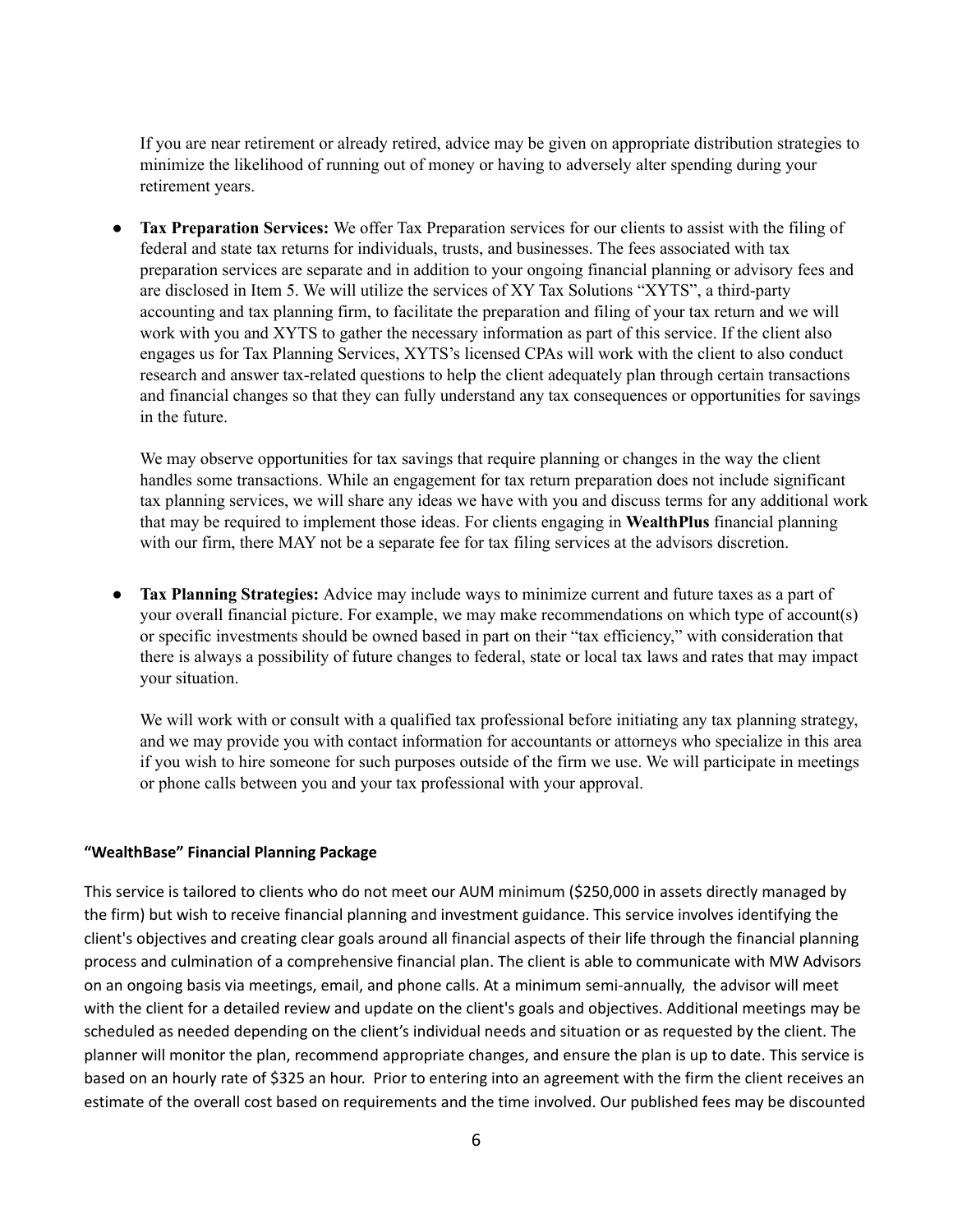at the discretion of the firm. We strive to offer fees that are fair and reasonable in light of the experience of the firm and the services to be rendered for our clients.

#### **"WealthPlus" Financial Planning Package**

This service is tailored for clients with at least \$250,000 in investable assets, though this minimum is negotiable at the discretion of the advisor. This service involves identifying the client's objectives and creating clear goals around all financial aspects of their life through the financial planning process and culmination of a comprehensive financial plan. The client is able to communicate with MW Advisors on an ongoing basis via meetings, email, and phone calls. At a minimum semi-annually, the advisor will meet with the client for a detailed review and update on the client's goals and objectives. Additional meetings may be scheduled as needed depending on the client's individual needs and situation or as requested by the client. The planner will monitor the plan, recommend appropriate changes, and ensure the plan is up to date. At \$500,000 in investable assets under management, MW will cover the cost of estate planning services through Trust and Will and tax filing fees through XY Tax Solutions. This \$500,000 minimum is negotiable at the discretion of the advisor.

For both financial planning packages:

Clients are required to provide information to help complete the following areas of analysis: cash flow and budgeting, college savings, debt management, employee benefits optimization, estate planning, goals-based planning, insurance advice, investment management, retirement planning, tax preparation services, and tax planning. Once the client's information is reviewed, their plan will be built and analyzed, and the findings, analysis, and potential changes to their current situation will be reviewed with the client. Clients subscribing to this service will receive an electronic report, providing the client with a detailed financial plan designed to achieve his or her stated financial goals and objectives. Typically, semi-annual meetings will be scheduled throughout the course of the year based on the needs of the client to review specific financial planning topics and investment-related items unless otherwise indicated by the client.

**Material Conflicts of Interest:** Millennial Wealth LLC is a Fee-Only financial planning firm. The business model inherently works to limit the number of conflicts of interest that arise between an adviser and client. However, not all conflicts can completely be erased regardless of the business structure. The following are examples of all conflicts of interest that could arise during our financial planning engagement:

- **Rollovers:** WealthPlus clients who have assets in retirement accounts elsewhere would potentially pay a larger financial planning fee if rolled into a Rollover IRA or Roth IRA with Millennial Wealth as the adviser. Millennial Wealth will only recommend rollovers or other asset gathering advice if it's in the best interest of the client. Instances, where it may be in the best interest of the client, are to simplify their account management (reduce the number of retirement accounts), limited investment options at current retirement plan, and/or high administrative fees.
- **Hourly Rates:** WealthBase clients are billed according to an hourly rate. This could incentivize Millennial Wealth advisers to work less efficiently and to increase the time spent on particular client services in order to increase fees. In order to combat this, Millennial Wealth agrees to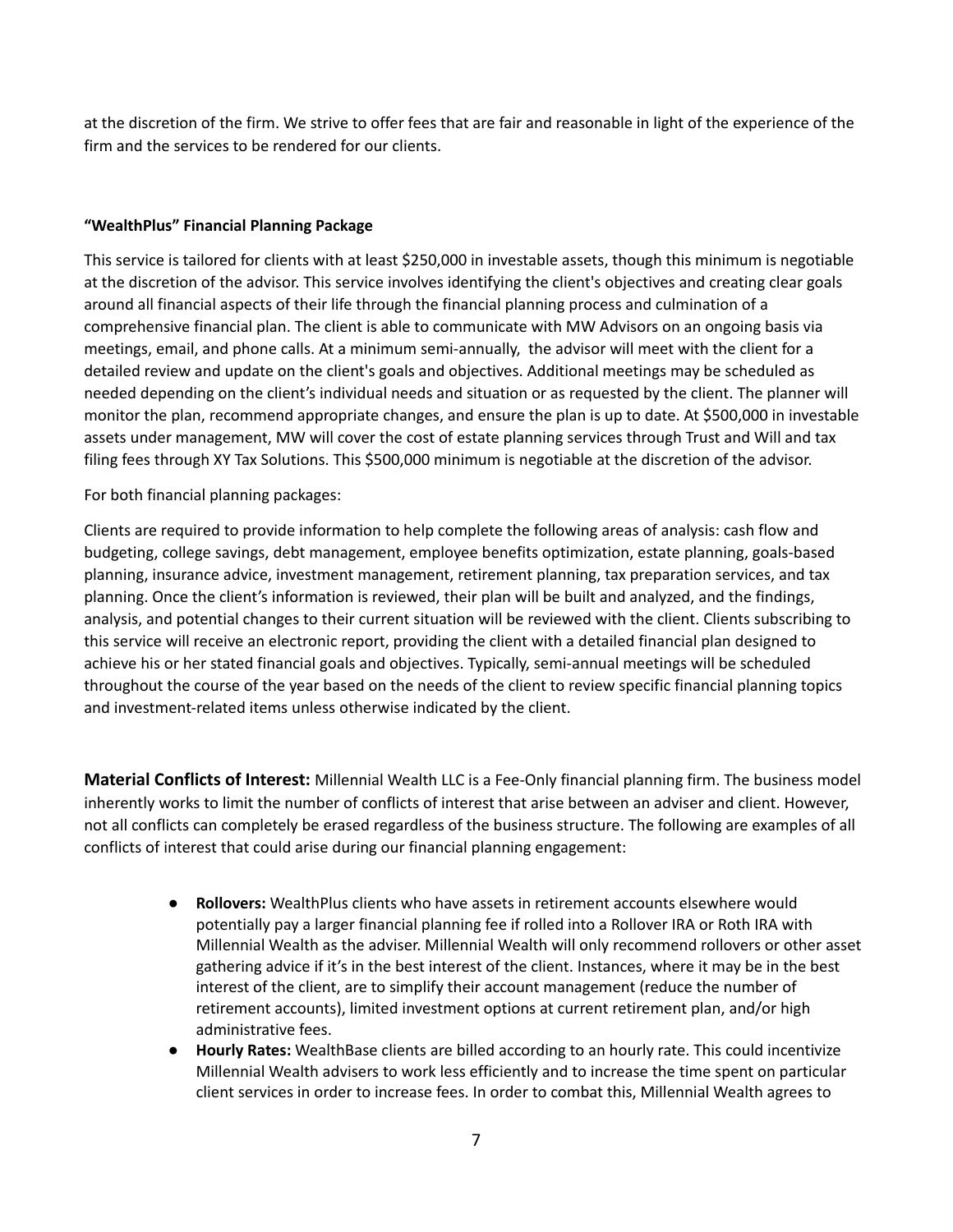charge an agreed-upon fee every month, based on an hourly rate, which will not be greater than the agreed-upon monthly fee.

The client is under no obligation to act upon the investment advisor's recommendation, and if the client elects to act on any of the recommendations, the client is under no obligation to effect the transaction through the investment advisor.

#### **Client Tailored Services and Client Imposed Restrictions**

We offer the same suite of services to all of our clients. However, specific client financial plans and their implementation are dependent upon the client Investment Policy Statement which outlines each client's current situation (approximate investable assets, tax bracket, risk tolerance, time horizon, etc) and is used to construct a client-specific plan to aid in the selection of a portfolio.

#### **Wrap Fee Programs**

We do not participate in wrap fee programs.

# <span id="page-7-0"></span>Item 5: Fees and Compensation

Please note, unless a client has received the firm's disclosure brochure at least 48 hours prior to signing the investment advisory contract, the investment advisory contract may be terminated by the client within five (5) business days of signing the contract without incurring any advisory fee and without penalty. How we are paid depends on the type of advisory service we are performing. Please review the fee and compensation information below.

### **Investment Management Services (Only Applies to WealthPlus)**

Our standard advisory fee is based on the market value of the assets under management and is calculated as follows:

| <b>Account Value (AUM)</b> | <b>Annual Advisory Fee</b> |
|----------------------------|----------------------------|
| $$0 - $1,000,000$          | 1.0%                       |
| \$1,000,001 - \$5,000,000  | 0.75%                      |
| \$5,000,001 - \$10,000,000 | 0.5%                       |
| +10,000,001                | Negotiable                 |

The annual fees are negotiable and are prorated and paid in arrears on a monthly basis. The advisory fee percentage of assets under management (AUM) with the advisor. The fee is applied to the account value as of the last day of the previous month. No increase in the annual fee shall be effective without agreement from the client by signing a new agreement or amendment to their current advisory agreement.

Advisory fees are directly debited from client accounts. Accounts initiated or terminated during a calendar month may be charged a prorated fee based on the amount of time remaining in the billing period. An account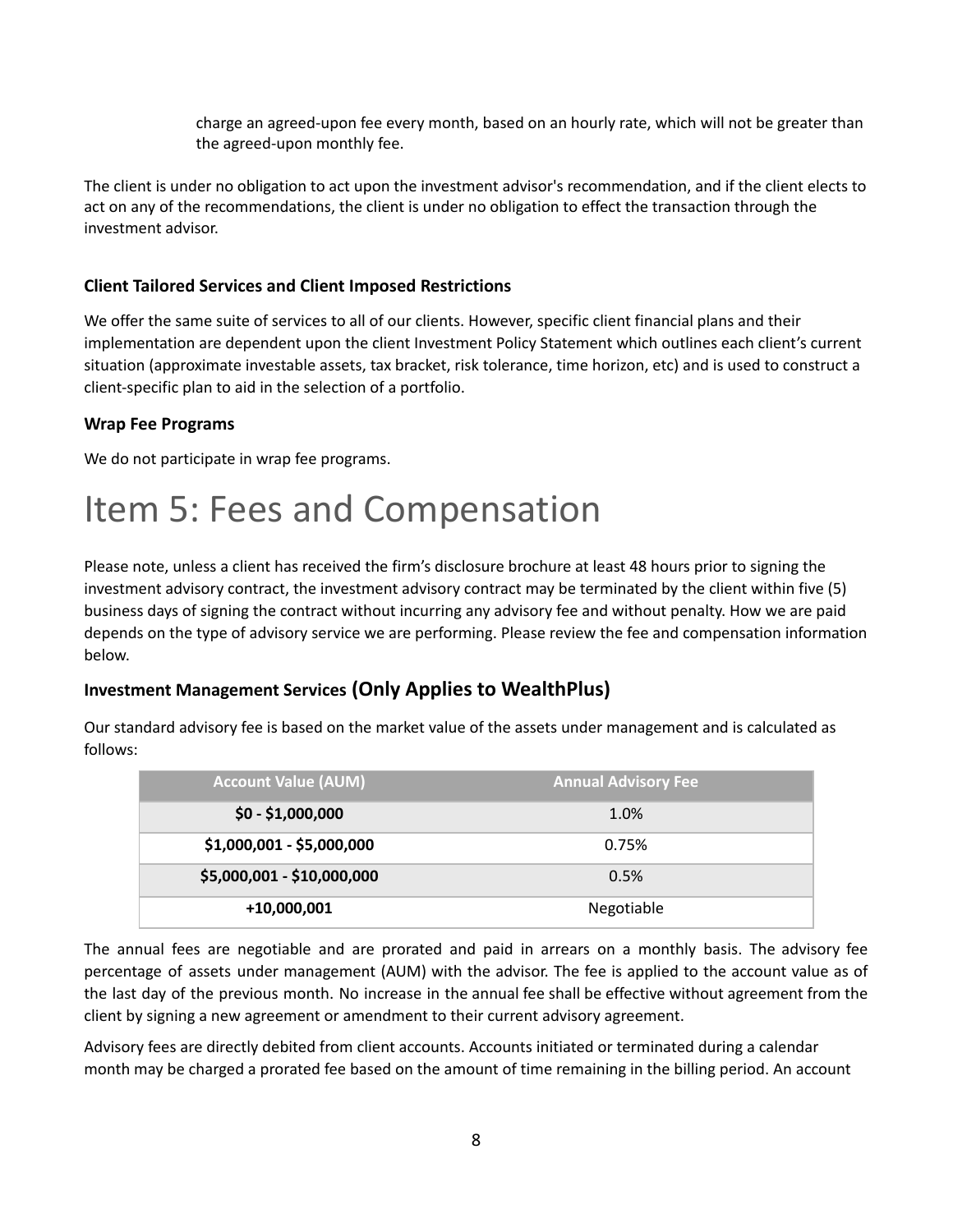may be terminated with written notice at least 30 calendar days in advance. Since fees are paid in arrears, no rebate will be needed upon the termination of the account.

We provide an additional service for accounts not directly held in our custody, but where we do have discretion and may leverage an Order Management System to implement tax-efficient asset location and opportunistic rebalancing strategies on behalf of the clients. These are primarily 401(k) accounts, HSA's, and other assets we do not custody. We regularly review the available investment options in these accounts, monitor them, and rebalance and implement our strategies in the same way we do other accounts, though using different tools as necessary.

This service is available to **all WealthPlus clients**. This fee will be assessed and billed monthly. Specifically, the exact amount charged is determined by the end account balance(s) at the end of the month. In either case, if the Adviser only manages your assets for part of the month, the charge will be prorated. The advisory fee is derived from the table shown on page 8 for Wealthplus clients.

Investment management fees are generally directly debited on a pro-rata basis from client accounts. The exception for this is directly-managed held-away accounts, such as 401(k)'s. As it is impossible to directly debit the fees from these accounts, those fees will either be assigned to the client's taxable account(s) or IRA's. An account may be terminated with written notice at least 30 calendar days in advance. Since fees are paid in arrears, no rebate will be needed upon the termination of the account.

Pursuant to WAC 460-24A-135, when the adviser charges an advisory fee, the adviser will provide advisory clients with written billing information which will contain the fee(s), the formula used to calculate the fee(s), and the time period covered by the fee(s). This written billing information will be delivered to the client each time the investment adviser charges a fee. The adviser will not, at any time, be compensated on the basis of a share of capital gains upon or capital appreciation of the funds or any portion of the funds of the client except as permitted under WAC 460-24A-150.

#### **"WealthBase" Financial Planning Package**

The "WealthBase" Financial Planning Package is based on an hourly rate of \$325 an hour for financial planning and investment advisory services. Prior to entering into our agreement, clients receive a proposal of estimated total annual costs based on service requirements and the time involved. Billing will always be paid in arrears after services and hours are rendered. Invoices will include an "Account Receivable" in the description outlining the total balance due for the client, which is the total bill for all hours/services completed. This balance due will be decreased as it's billed against, and/or increased if more hours and services are completed. If the "Account Receivable" reaches zero or less than the clients invoice, the client will be refunded or billing will be paused until more hours and services are rendered. This includes, but not limited to the following services:

- Discretionary investment management with no advisory fee for assets under management.
- An in-depth financial planning process that involves:
	- Establishing and defining the client and planner relationship.
	- Gathering data and helping clients articulate goals.
	- Analyzing and evaluating the client's financial status.
	- Developing and presenting the financial plan recommendations.
	- Implementing the financial planning recommendations.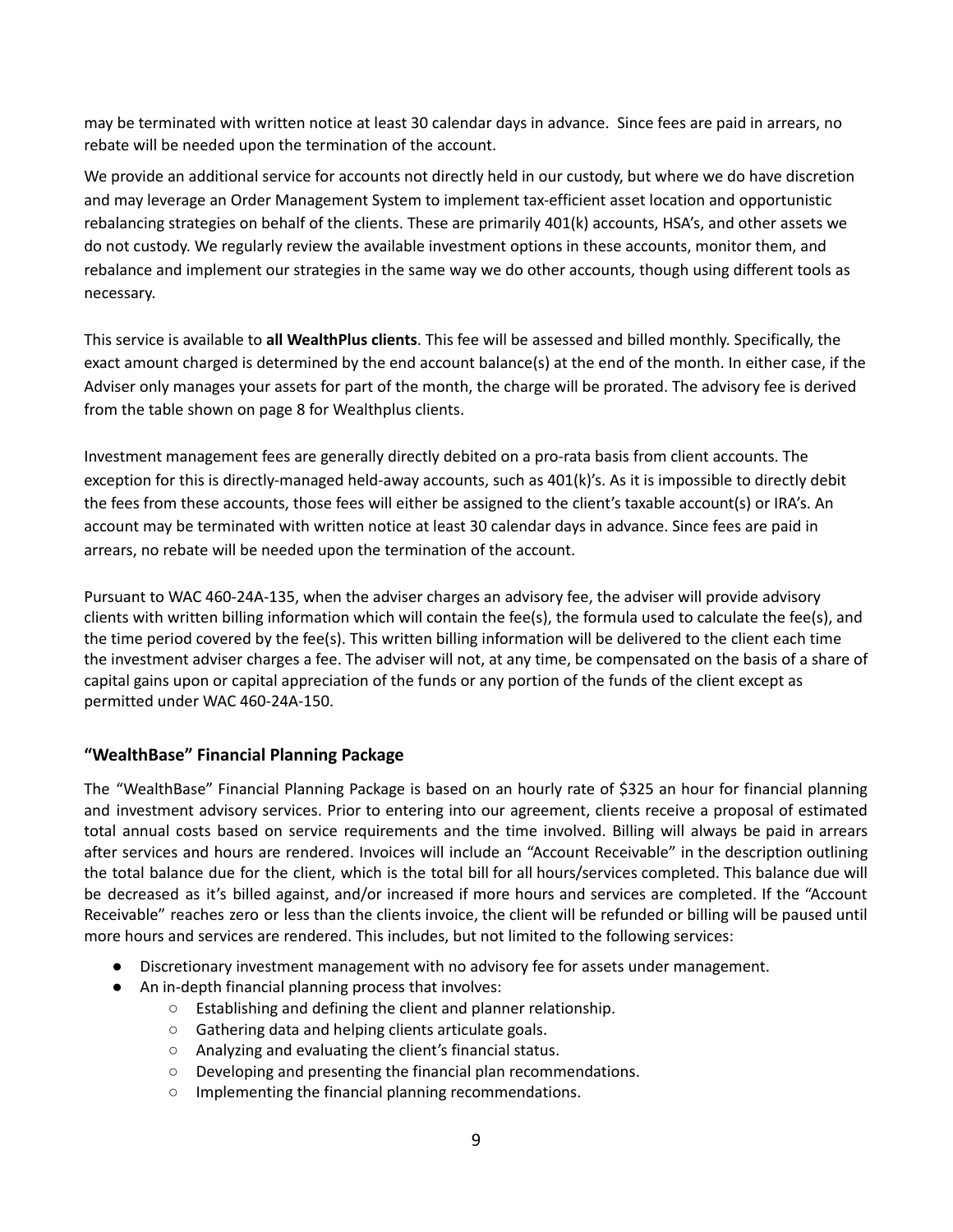- Monitoring and making adjustments as necessary.
- At a minimum, semi-annual meetings via in-person meetings or video conferences.
- Unlimited access to MW advisors via email and phone.

The ongoing financial planning process will involve developing, implementing, and monitoring a plan, throughout the year, around many areas depending on the client's situation. These areas may include but are not limited to:

- Cash flow and budgeting
- College savings
- Debt management
- Employee benefits optimization
- Estate planning
- Goals-based planning
- Insurance advice
- Investment management
- Retirement planning
- Tax preparation services
- Tax planning strategies

These services are included on an ongoing basis and covered at a minimum in semi-annual meetings. The implementation of recommended actions is frequently communicated with the client and monitored. This planning package is primarily for clients who wish to build a financial plan but have little assets to currently work with. The fee may be negotiable in certain cases. Fees for this service may be paid by electronic funds transfer. This service may be terminated with 30 days' notice. Since the monthly fees are paid in arrears, no rebate will be issued upon termination, after the initial plan has been delivered. There's a potential that fees for this service may be higher than the industry average and similar services may be offered at a lower fee from other sources.

#### **"WealthPlus" Financial Planning Package**

The "WealthPlus" Financial Planning Package consists solely of assets under management fee described in the table above on page 8, outlining investment management fees. This includes the following services, but not limited to:

- Discretionary investment management.
- An in-depth financial planning process that involves:
	- Establishing and defining the client and planner relationship.
	- Gathering data and helping clients articulate goals.
	- Analyzing and evaluating the client's financial status.
	- Developing and presenting the financial plan recommendations.
	- Implementing the financial planning recommendations.
	- Monitoring and making adjustments as necessary.
- At a minimum, semi-annual meetings via in-person meetings or video conferences.
- Unlimited access to MW advisors via email and phone.

The ongoing financial planning process will involve developing, implementing, and monitoring a plan, throughout the year, around many areas depending on the client's situation. These areas may include but are not limited to:

● Cash flow and budgeting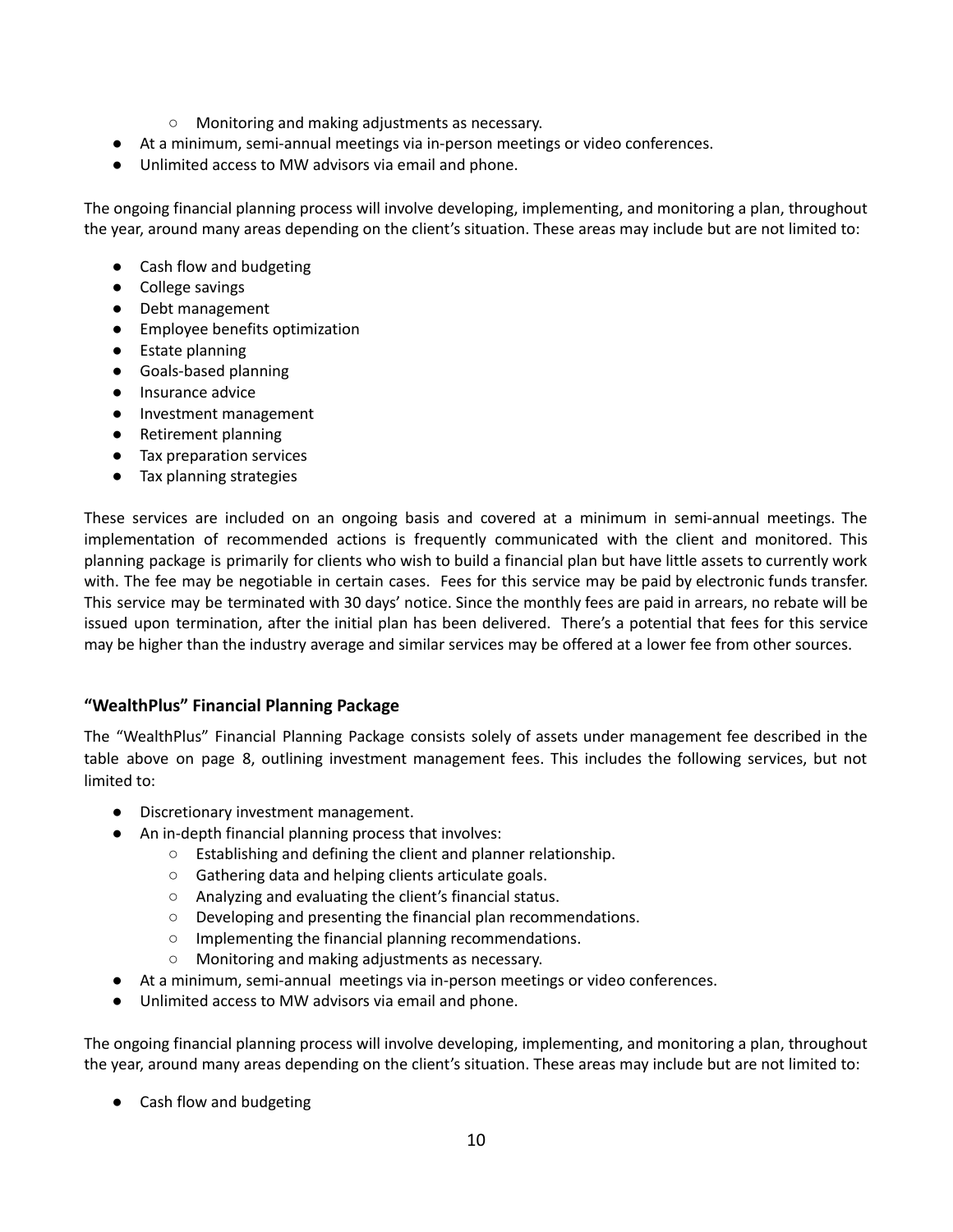- College savings
- Debt management
- Employee benefits optimization
- Estate planning
- Goals-based planning
- Insurance advice
- Investment management
- Retirement planning
- Tax preparation services
- Tax planning strategies

These services are included on an ongoing basis and covered at a minimum in semi-annual meetings. The implementation of recommended actions is frequently communicated with the client and monitored. This planning package is for clients with a significant amount of assets. Fees for this service may be paid by electronic funds transfer. This service may be terminated with 30 days' notice. Since the monthly fees are paid in arrears, no rebate will be issued upon termination, after the initial plan has been delivered. There's a potential fees for this service may be higher than the industry average and similar services may be offered at a lower fee from other sources.

#### **Personal & Business Tax Return Preparation**

The fees for Personal Tax Return Preparation will be determined based on the complexity of the return and quality of recordkeeping based on our hourly rate or included in the AUM fee arrangement (for clients with 500k in assets under AUM tax preparation is included). The fees may be negotiable in certain cases, will be agreed upon at the start of the engagement, and are due at the completion of the engagement. Clients are not required to utilize any third-party products or services that we may recommend and they can receive similar services from other professionals at a similar or lower cost.

#### **Estate Planning Services**

We may recommend a fully digital estate planning service, Trust and Will. For Wealthplus clients with assets in excess of \$500,000 that we're managing, this service will be included at no additional cost. For other clients whom this does not apply (including Wealthbase clients) they can opt into this service for an additional fee that's paid to Trust and Will. We may also recommend other estate planning attorneys as necessary where the fee is paid by the client.

#### **Other Types of Fees and Expenses**

Our fees are exclusive of brokerage commissions, transaction fees, and other related costs and expenses which may be incurred by the client. Clients may incur certain charges imposed by custodians, brokers, and other third parties such as custodial fees, deferred sales charges, odd-lot differentials, transfer taxes, wire transfer, and electronic fund fees, and other fees and taxes on brokerage accounts and securities transactions. Mutual fund and exchange-traded funds also charge internal management fees, which are disclosed in a fund's prospectus. Such charges, fees, and commissions are exclusive of and in addition to our fee, and we shall not receive any portion of these commissions, fees, and costs.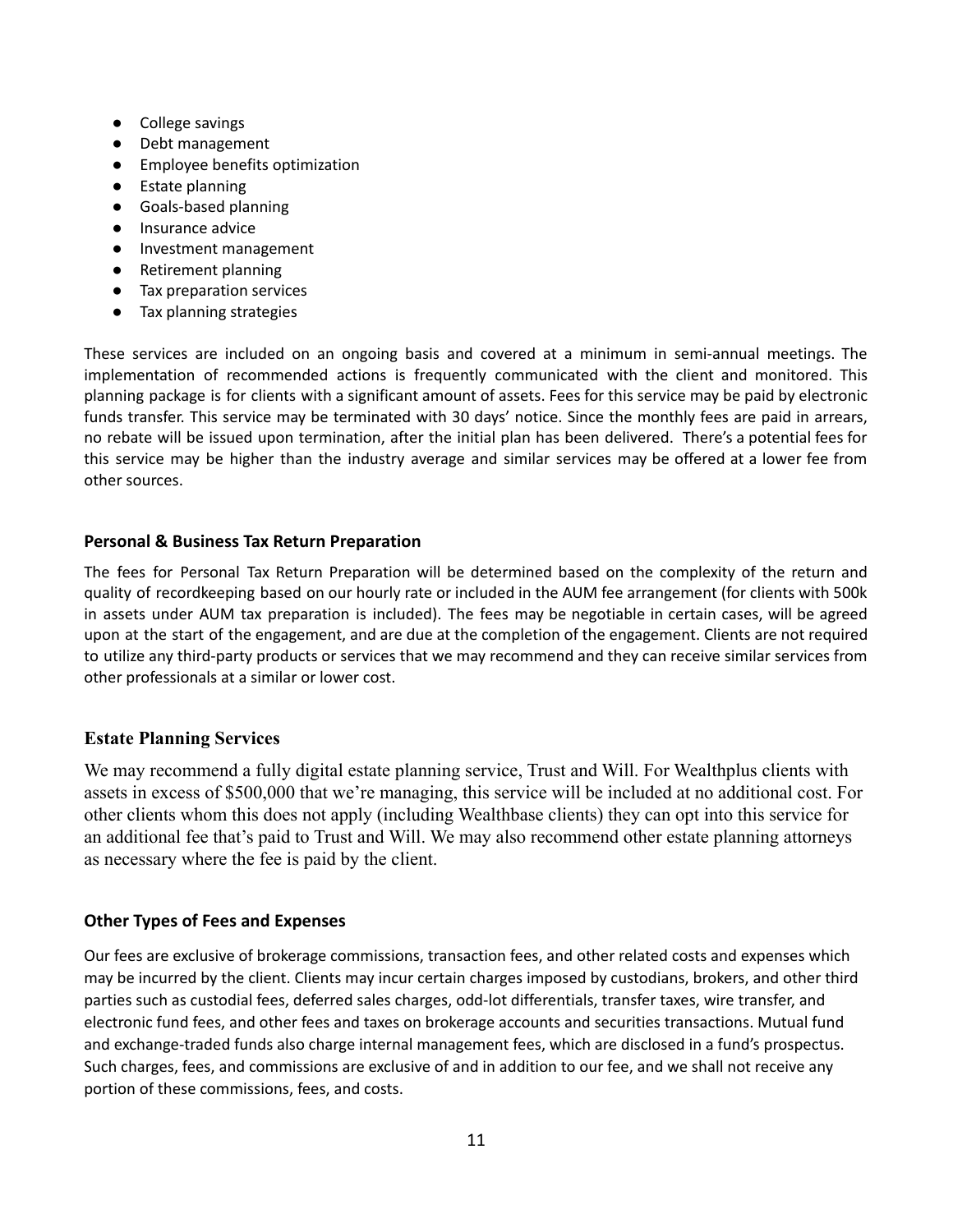Item 12 further describes the factors that we consider in selecting or recommending broker-dealers for client's transactions and determining the reasonableness of their compensation (e.g., commissions).

We do not accept compensation for the sale of securities or other investment products including asset-based sales charges or service fees from the sale of mutual funds.

# <span id="page-11-0"></span>Item 6: Performance-Based Fees and Side-By-Side Management

We do not offer performance-based fees.

# <span id="page-11-1"></span>Item 7: Types of Clients

We provide financial planning, investment management, and tax filing services to primarily to professionals and families within the technology industry along with high-net worth individuals and families.

We have a minimum account size requirement of \$250,000 for our WealthPlus Financial Planning Package, though this minimum is waivable at the advisors discretion. We do not have a minimum account size requirement for our WealthBase Package.

# <span id="page-11-2"></span>Item 8: Methods of Analysis, Investment Strategies and Risk of Loss

When clients have us complete an Investment Analysis (described in Item 4 of this brochure) as part of their financial plan, our primary methods of investment analysis are fundamental, cyclical, and charting analysis.

**Fundamental analysis** involves analyzing individual companies and their industry groups, such as a company's financial statements, details regarding the company's product line, the experience, and expertise of the company's management, and the outlook for the company's industry. The resulting data is used to measure the true value of the company's stock compared to the current market value. The risk of fundamental analysis is that information obtained may be incorrect and the analysis may not provide an accurate estimate of earnings, which may be the basis for a stock's value. If securities prices adjust rapidly to new information, utilizing fundamental analysis may not result in favorable performance.

**Cyclical analysis** is a type of technical analysis that involves evaluating recurring price patterns and trends based upon business cycles. Economic/business cycles may not be predictable and may have many fluctuations between long term expansions and contractions. The lengths of economic cycles may be difficult to predict with accuracy and therefore the risk of cyclical analysis is the difficulty in predicting economic trends and consequently the changing value of securities that would be affected by these changing trends.

**Charting analysis** involves the gathering and processing of price and volume information for a particular security. This price and volume information is analyzed using mathematical equations. The resulting data is then applied to graphing charts, which is used to predict future price movements based on price patterns and trends. Charts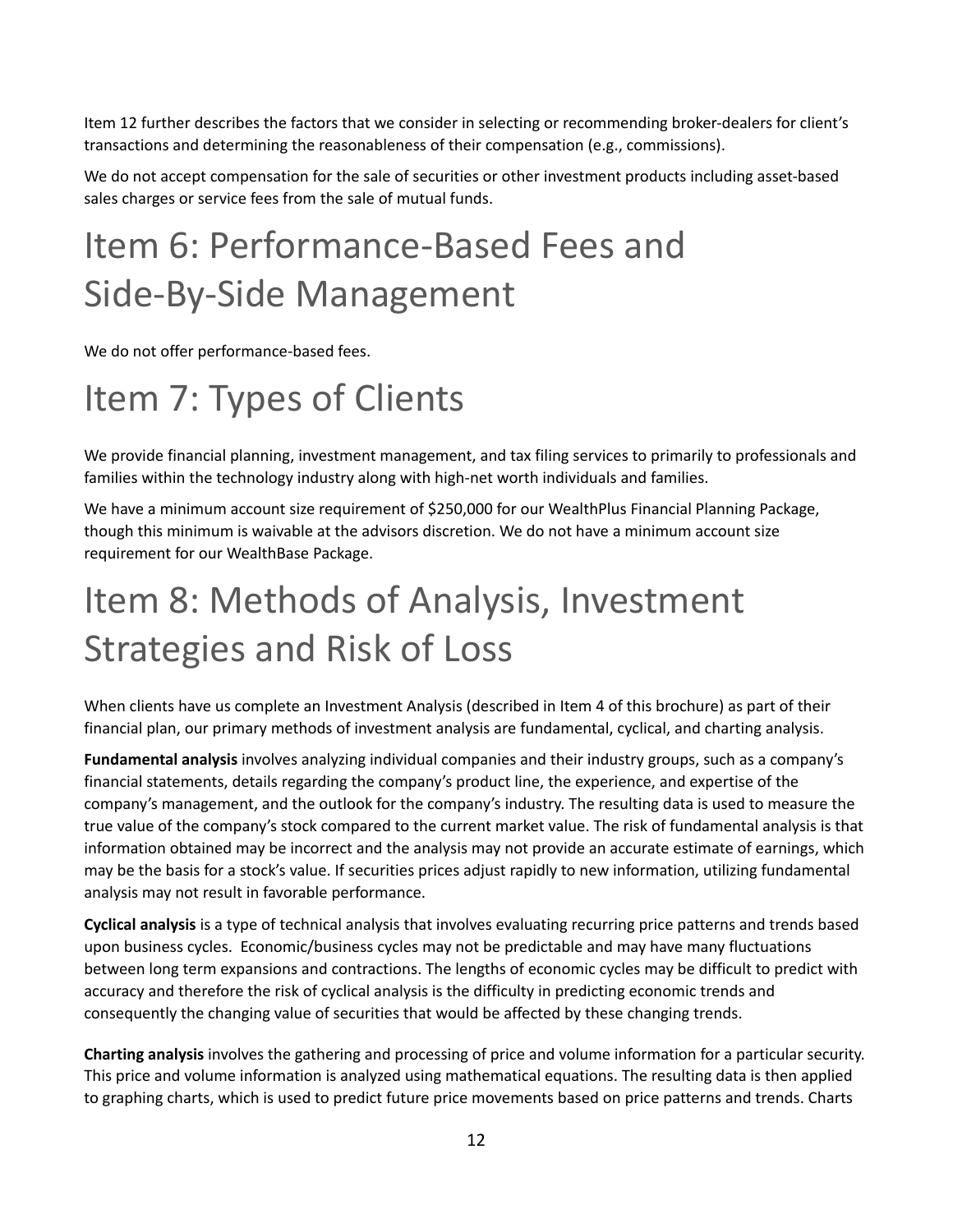may not accurately predict future price movements. Current prices of securities may not reflect all information about the security and day-to-day changes in market prices of securities may follow random patterns and may not be predictable with any reliable degree of accuracy.

#### **Material Risks Involved**

All investing strategies we offer involve risk and may result in a loss of your original investment which you **should be prepared to bear.** Many of these risks apply equally to stocks, bonds, commodities, and any other investment or security. The material risks associated with our investment strategies are listed below.

**Market Risk:** Market risk involves the possibility that an investment's current market value will fall because of a general market decline, reducing the value of the investment regardless of the operational success of the issuer's operations or its financial condition.

**Strategy Risk:** The Adviser's investment strategies and/or investment techniques may not work as intended.

**Small and Medium Cap Company Risk:** Securities of companies with small and medium market capitalizations are often more volatile and less liquid than investments in larger companies. Small and medium cap companies may face a greater risk of business failure, which could increase the volatility of the client's portfolio.

**Turnover Risk:** At times, the strategy may have a portfolio turnover rate that is higher than other strategies. A high portfolio turnover would result in correspondingly greater brokerage commission expenses and may result in the distribution of additional capital gains for tax purposes. These factors may negatively affect the account's performance.

**Limited markets:** Certain securities may be less liquid (harder to sell or buy) and their prices may at times be more volatile than at other times. Under certain market conditions we may be unable to sell or liquidate investments at prices we consider reasonable or favorable or find buyers at any price.

**Interest Rate Risk:** Bond (fixed income) prices generally fall when interest rates rise, and the value may fall below par value or the principal investment. The opposite is also generally true: bond prices generally rise when interest rates fall. In general, fixed-income securities with longer maturities are more sensitive to these price changes. Most other investments are also sensitive to the level and direction of interest rates.

**Inflation**: Inflation may erode the buying power of your investment portfolio, even if the dollar value of your investments remains the same.

#### **Risks Associated with Securities**

Apart from the general risks outlined above which apply to all types of investments, specific securities may have other risks.

**Common stocks** may go up and down in price quite dramatically, and in the event of an issuer's bankruptcy or restructuring could lose all value. A slower-growth or recessionary economic environment could have an adverse effect on the price of all stocks.

**Exchange-Traded Funds** prices may vary significantly from the Net Asset Value due to market conditions. Certain Exchange Traded Funds may not track underlying benchmarks as expected. ETFs are also subject to the following risks: (i) an ETF's shares may trade at a market price that is above or below their net asset value; (ii) trading of an ETF's shares may be halted if the listing exchange's officials deem such action appropriate, the shares are delisted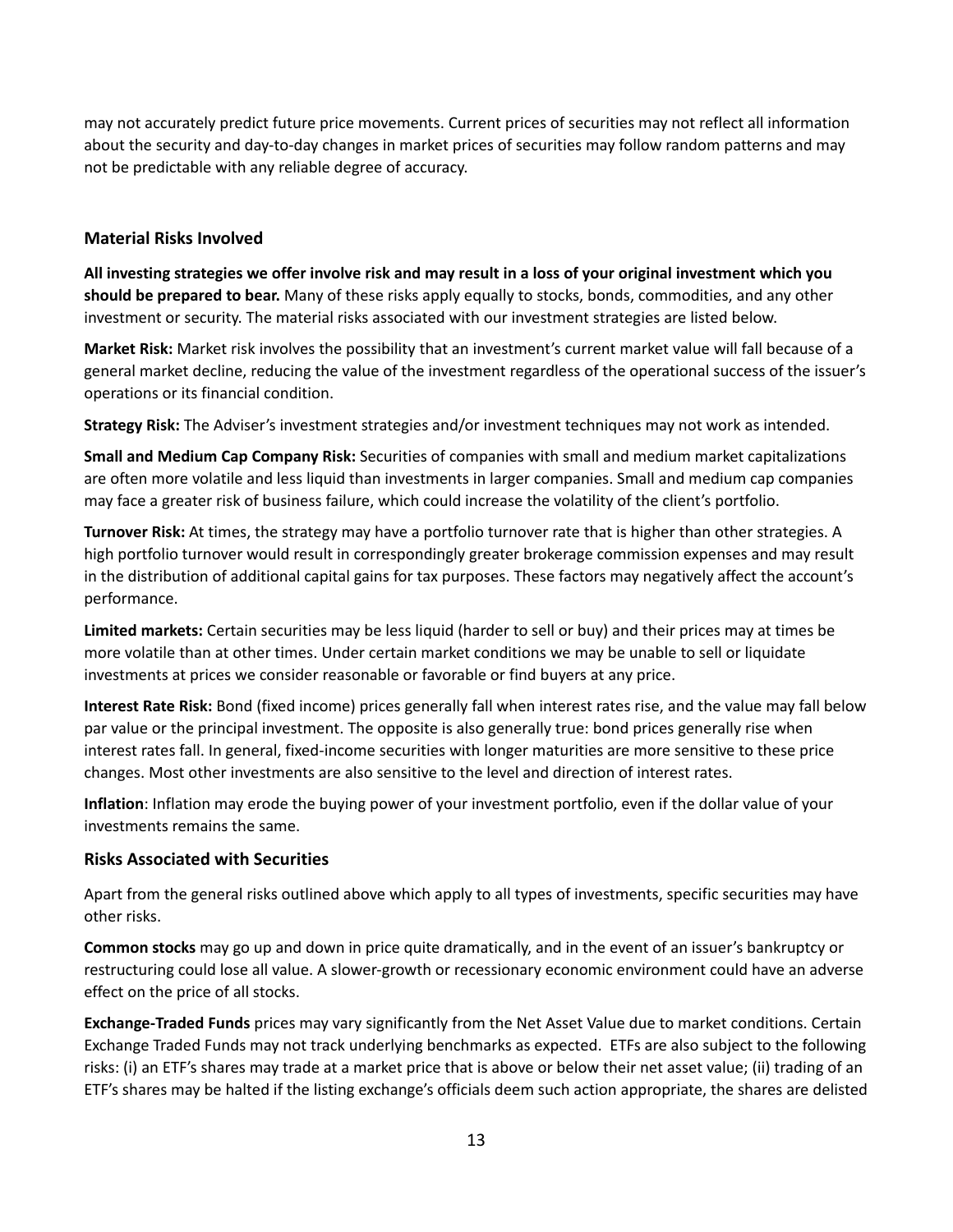from the exchange, or the activation of market-wide "circuit breakers" (which are tied to large decreases in stock prices) halts stock trading generally. The Adviser has no control over the risks taken by the underlying funds in which client's invest.

**Investment Companies Risk**. When a client invests in open-end mutual funds or ETFs, the client indirectly bears its proportionate share of any fees and expenses payable directly by those funds. Therefore, the client will incur higher expenses, many of which may be duplicative. In addition, the client's overall portfolio may be affected by losses of an underlying fund and the level of risk arising from the investment practices of an underlying fund (such as the use of derivatives).

#### **Options**

Options and other derivatives carry many unique risks, including time-sensitivity, and can result in the complete loss of principal. While covered call writing does provide a partial hedge to the stock against which the call is written, the hedge is limited to the amount of cash flow received when writing the option. When selling covered calls, there is a risk the underlying position may be called away at a price lower than the current market price.

# <span id="page-13-0"></span>Item 9: Disciplinary Information

### **Criminal or Civil Actions**

MW and its management have not been involved in any criminal or civil action.

### **Administrative Enforcement Proceedings**

MW and its management have not been involved in administrative enforcement proceedings.

### **Self-Regulatory Organization Enforcement Proceedings**

MW and its management have not been involved in legal or disciplinary events that are material to a client's or prospective client's evaluation of MW or the integrity of its management.

# <span id="page-13-1"></span>Item 10: Other Financial Industry Activities and Affiliations

No MW employee is registered, or have an application pending to register, as a broker-dealer or a registered representative of a broker-dealer.

No MW employee is registered, or have an application pending to register, as a futures commission merchant, commodity pool operator or a commodity trading advisor.

MW does not have any related parties. As a result, we do not have a relationship with any related parties.

MW only receives compensation directly from clients. We do not receive compensation from any outside source. We do not have any conflicts of interest with any outside party.

No MW employee is licensed to sell life and health insurance and does not sell insurance products to clients or prospective clients of the firm.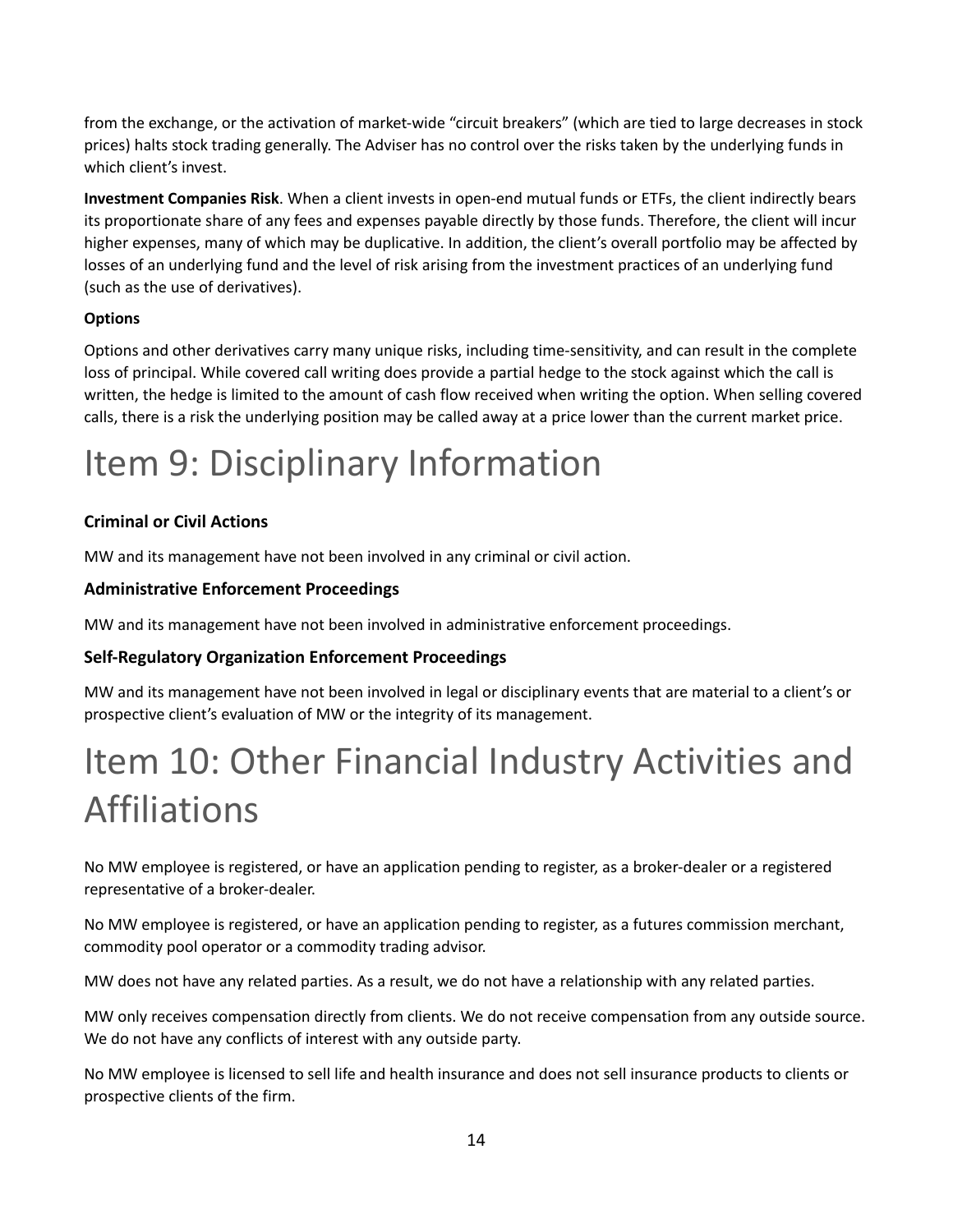# Item 11: Code of Ethics, Participation or Interest in Client Transactions and Personal **Trading**

<span id="page-14-0"></span>As a fiduciary, our firm and its associates have a duty of utmost good faith to act solely in the best interests of each client. Our clients entrust us with their funds and personal information, which in turn places a high standard on our conduct and integrity. Our fiduciary duty is a core aspect of our Code of Ethics and represents the expected basis of all of our dealings. The firm also accepts the obligation not only to comply with the mandates and requirements of all applicable laws and regulations but also to take responsibility to act in an ethical and professionally responsible manner in all professional services and activities.

#### **Code of Ethics Description**

This code does not attempt to identify all possible conflicts of interest, and literal compliance with each of its specific provisions will not shield associated persons from liability for personal trading or other conduct that violates a fiduciary duty to advisory clients. A summary of the Code of Ethics' Principles is outlined below.

- Integrity Associated persons shall offer and provide professional services with integrity.
- Objectivity Associated persons shall be objective in providing professional services to clients.
- Competence Associated persons shall provide services to clients competently and maintain the necessary knowledge and skill to continue to do so in those areas in which they are engaged.
- Fairness Associated persons shall perform professional services in a manner that is fair and reasonable to clients, principals, partners, and employers, and shall disclose conflicts of interest in providing such services.
- Confidentiality Associated persons shall not disclose confidential client information without the specific consent of the client unless in response to proper legal process, or as required by law.
- Professionalism Associated person's conduct in all matters shall reflect credit of the profession.
- Diligence Associated persons shall act diligently in providing professional services.

We periodically review and amend our Code of Ethics to ensure that it remains current, and we require all firm access persons to attest to their understanding of and adherence to the Code of Ethics at least annually. Our firm will provide a copy of its Code of Ethics to any client or prospective client upon request.

#### **Investment Recommendations Involving a Material Financial Interest and Conflicts of Interest**

Neither our firm, its associates or any related person is authorized to recommend to a client or effect a transaction for a client, involving any security in which our firm or a related person has a material financial interest, such as in the capacity as an underwriter, adviser to the issuer, etc.

#### **Advisory Firm Purchase of Same Securities Recommended to Clients and Conflicts of Interest**

Our firm and its "related persons" may buy or sell securities similar to, or different from, those we recommend to clients for their accounts. In an effort to reduce or eliminate certain conflicts of interest involving the firm or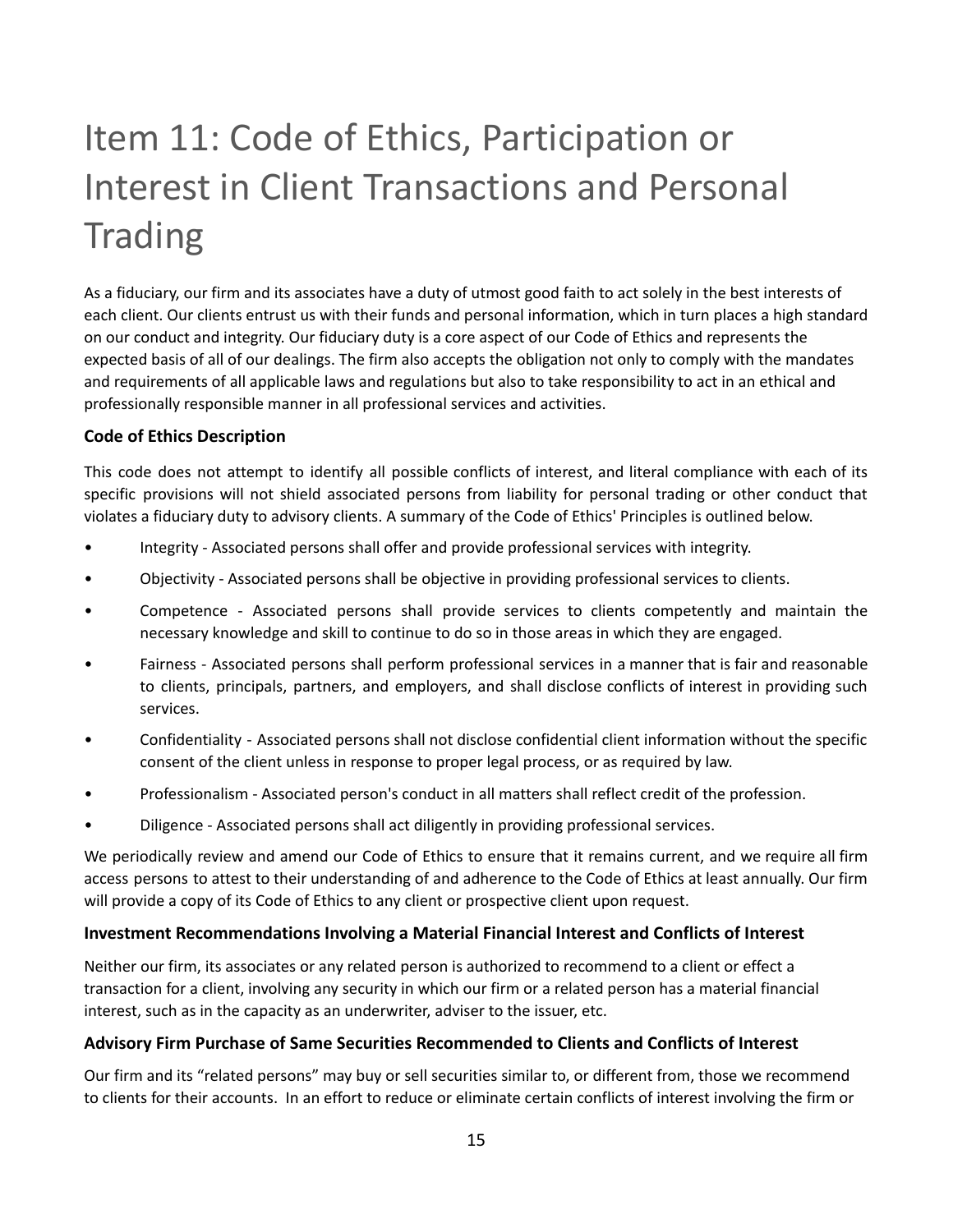personal trading, our policy may require that we restrict or prohibit associates' transactions in specific reportable securities transactions. Any exceptions or trading pre-clearance must be approved by the firm principal in advance of the transaction in an account, and we maintain the required personal securities transaction records per regulation.

#### **Trading Securities At/Around the Same Time as Client's Securities**

From time to time our firm, its access persons, or its related persons may buy or sell securities for themselves at or around the same time as they buy or sell securities for Clients' account(s). To address this conflict, our Code of Ethics requires that we purchase or sell securities for our clients' accounts, if suitable and appropriate, before purchasing or selling any of the same securities for any accounts owned by us or our access persons. The only exception to this policy is where our firm or its access persons' transactions are bundled in an aggregate ("block") trade simultaneously with client accounts. This policy is not applicable to securities where no conflict of interest exists, such as shares of mutual funds that are equally priced daily.

# <span id="page-15-0"></span>Item 12: Brokerage Practices

#### **Factors Used to Select Custodians and/or Broker-Dealers**

Specific custodian recommendations are made to clients based on their need for such services. We recommend custodians based on the reputation and services provided by the firm.

#### **1. Research and Other Soft-Dollar Benefits**

We currently do not receive any soft dollar benefits.

#### **2. Brokerage for Client Referrals**

We receive no referrals from a broker-dealer or third party in exchange for using that broker-dealer or third party.

#### **3. Clients Directing Which Broker/Dealer/Custodian to Use**

We do recommend a specific custodian for clients to use, however, clients may custody their assets at a custodian of their choice. Clients may also direct us to use a specific broker-dealer to execute transactions. By allowing clients to choose a specific custodian, we may be unable to achieve the most favorable execution of client transactions and this may cost clients money over using a lower-cost custodian.

#### **The Custodian and Brokers We Use**

#### **TD Ameritrade**

MW participates in TD Ameritrade's institutional customer program and may recommend TD Ameritrade to clients for custody and brokerage services. There is no direct link between MW's participation in the program and the investment advice it gives to its clients, although MW receives economic benefits through its participation in the program that is typically not available to TD Ameritrade retail investors. These benefits include the following products and services (provided without cost or at a discount): receipt of duplicate client statements and confirmations; research related products and tools; consulting services; access to a trading desk serving MW participants; access to block trading (which provides the ability to aggregate securities transactions for execution and then allocate the appropriate shares to client accounts); the ability to have advisory fees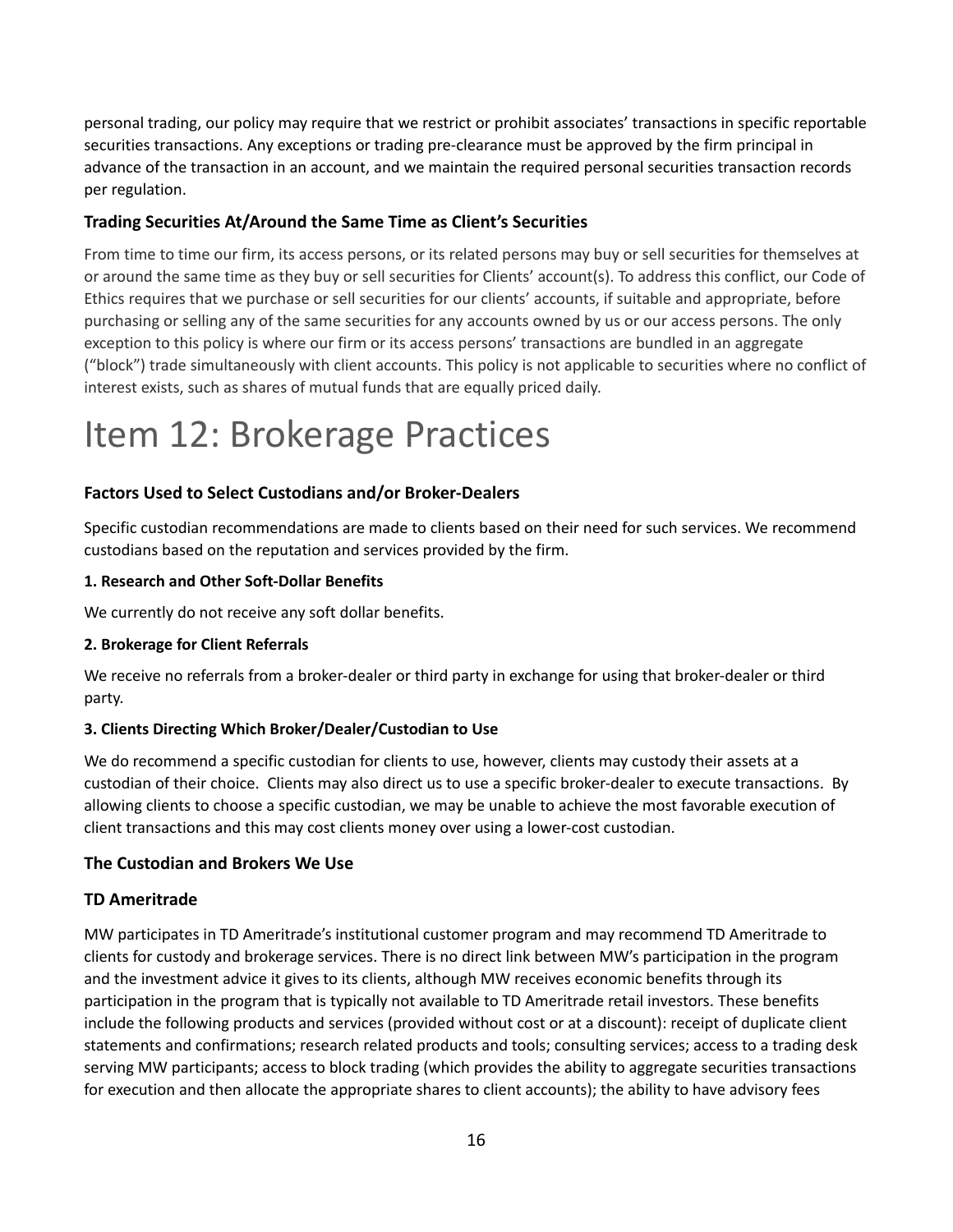deducted directly from client accounts; access to an electronic communications network for client order entry and account information; access to mutual funds with no transaction fees and to certain institutional money managers; and discounts on compliance, marketing, research, technology, and practice management products or services provided to MW by third-party vendors. As part of our relationship with XY Planning Network, MW receives access to a dedicated team of support staff at TD Ameritrade. TD Ameritrade may also have paid for business consulting and professional services received by MW's related persons. Some of the products and services made available by TD Ameritrade through the program may benefit MW but may not benefit its client accounts. These products or services may assist MW in managing and administering client accounts, including accounts not maintained at TD Ameritrade. Other services made available by TD Ameritrade are intended to help MW manage and further develop its business enterprise. The benefits received by MW or its personnel through participation in the program do not depend on the number of brokerage transactions directed to TD Ameritrade. As part of its fiduciary duties to clients, MW endeavors at all times to put the interests of its clients first. Clients should be aware, however, that the receipt of economic benefits by MW or its related persons in and of itself creates a potential conflict of interest and may indirectly influence MW's choice of TD Ameritrade for custody and brokerage services.

#### **Altruist**

For the benefit of no commissions or transaction fees, fully digital account opening, a large variety of security options and complete integration with software tools, MW may recommend Altruist Financial LLC, an unaffiliated SEC-registered broker dealer and FINRA/SIPC member, as the introducing broker to Apex Clearing Corporation, an unaffiliated SEC-registered broker dealer and FINRA/SIPC member, as the clients' custodian. MW does not receive any research or other soft-dollar benefit by nature from its relationship with Altruist Financial LLC, nor does MW receive any referrals in exchange for using Altruist Financial LLC as a broker dealer.

#### **Flourish Cash**

We may recommend clients use Flourish Cash, a service offered by Stone Ridge Securities LLC, a registered broker-dealer and FINRA member. Stone Ridge Securities LLC is not a bank. Flourish Cash is an online high-yield savings account that allows clients to receive generally higher interest rates on their cash. MW and Flourish do not have any fee arrangement nor benefit to recommending Flourish as a service. If we recommend Flourish as a service, it's due to it's highly competitive interest rates, FDIC protection, user-friendly digital presence, and other factors. MW does not receive any research or other soft-dollar benefit by nature from its relationship with Flourish Cash, nor does MW receive any referrals in exchange for recommending or using Flourish Cash.

#### **Fidelity Charitable**

For clients interested in charitable giving, we may recommend using Fidelity Charitable for donor advised funds. Fidelity Charitable is a low-cost, digital, and easy to user interface for managing charitable assets. MW and Fidelity Charitable do not have any fee arrangement nor benefit to recommending Fidelity as a service. MW does not receive any research or other soft-dollar benefit by nature from its relationship with Fidelity Charitable, nor does MW receive any referrals in exchange for recommending or using Fidelity Charitable.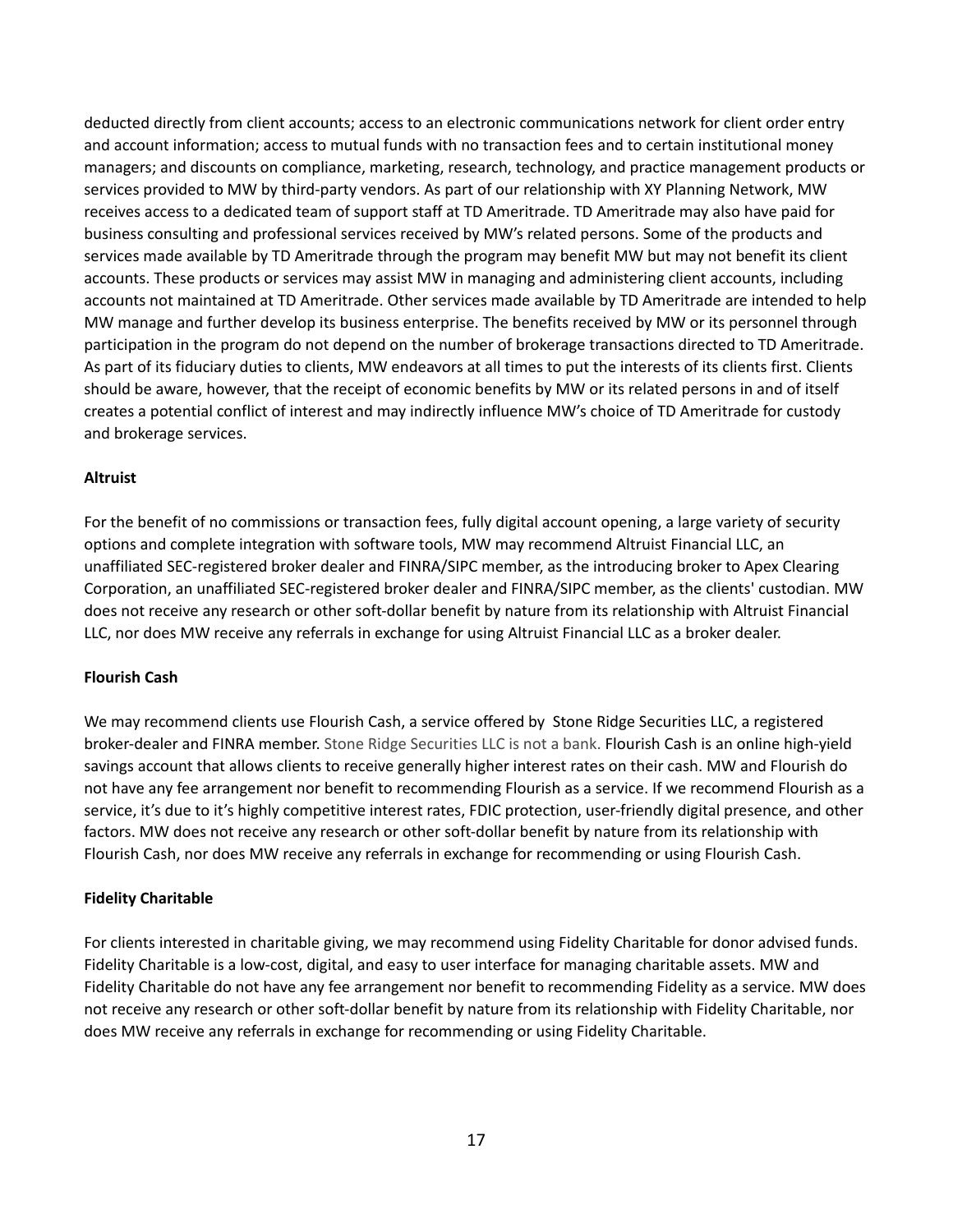#### **Aggregating (Block) Trading for Multiple Client Accounts**

Generally, we combine multiple orders for shares of the same securities purchased for advisory accounts we manage (this practice is commonly referred to as "block trading"). We will then distribute a portion of the shares to participating accounts in a fair and equitable manner. The distribution of the shares purchased is typically proportional to the size of the account, but it is not based on account performance or the amount or structure of management fees. Subject to our discretion, regarding particular circumstances and market conditions, when we combine orders, each participating account pays an average price per share for all transactions and pays a proportionate share of all transaction costs. Accounts owned by our firm or persons associated with our firm may participate in block trading with your accounts; however, they will not be given preferential treatment.

# <span id="page-17-0"></span>Item 13: Review of Accounts

Client accounts with discretionary assets under management will be reviewed regularly on a quarterly basis by Levi Sanchez, Owner, and CCO. The account is reviewed with regard to the client's investment policies and risk tolerance levels. Events that may trigger a special review would be unusual performance, addition or deletions of client imposed restrictions, excessive drawdown, volatility in performance, or buy and sell decisions from the firm or per client's needs.

Clients will receive trade confirmation from the broker(s) for each transaction in their accounts as well as monthly statements and annual tax reporting statements from their custodian showing all activity in the accounts, such as receipt of dividends and interest.

MW will not provide written reports to Investment Management clients. We may provide written reports to clients as needed and will provide a comprehensive financial plan to clients participating in either package offerings. However, we will not provide separate reports for investment accounts other than the client's monthly statement delivered by the custodian.

Clients purchasing financial planning service (WealthBase and WealthPlus) will receive a written or an electronic report, providing the client with a detailed financial plan designed to achieve his or her stated financial goals and objectives.

# <span id="page-17-1"></span>Item 14: Client Referrals and Other Compensation

We do not receive any economic benefit, directly or indirectly, from any third party for advice rendered to our clients. Nor do we, directly or indirectly, compensate any person who is not advisory personnel for client referrals.

We receive a non-economic benefit from TD Ameritrade in the form of the support products and services it makes available to us and other independent investment advisors whose clients maintain their accounts at TD Ameritrade. These products and services, how they benefit us, and the related conflicts of interest are described above (see Item 12—Brokerage Practices). The availability to us of TD Ameritrade's products and services is not based on us giving particular investment advice, such as buying particular securities for our clients.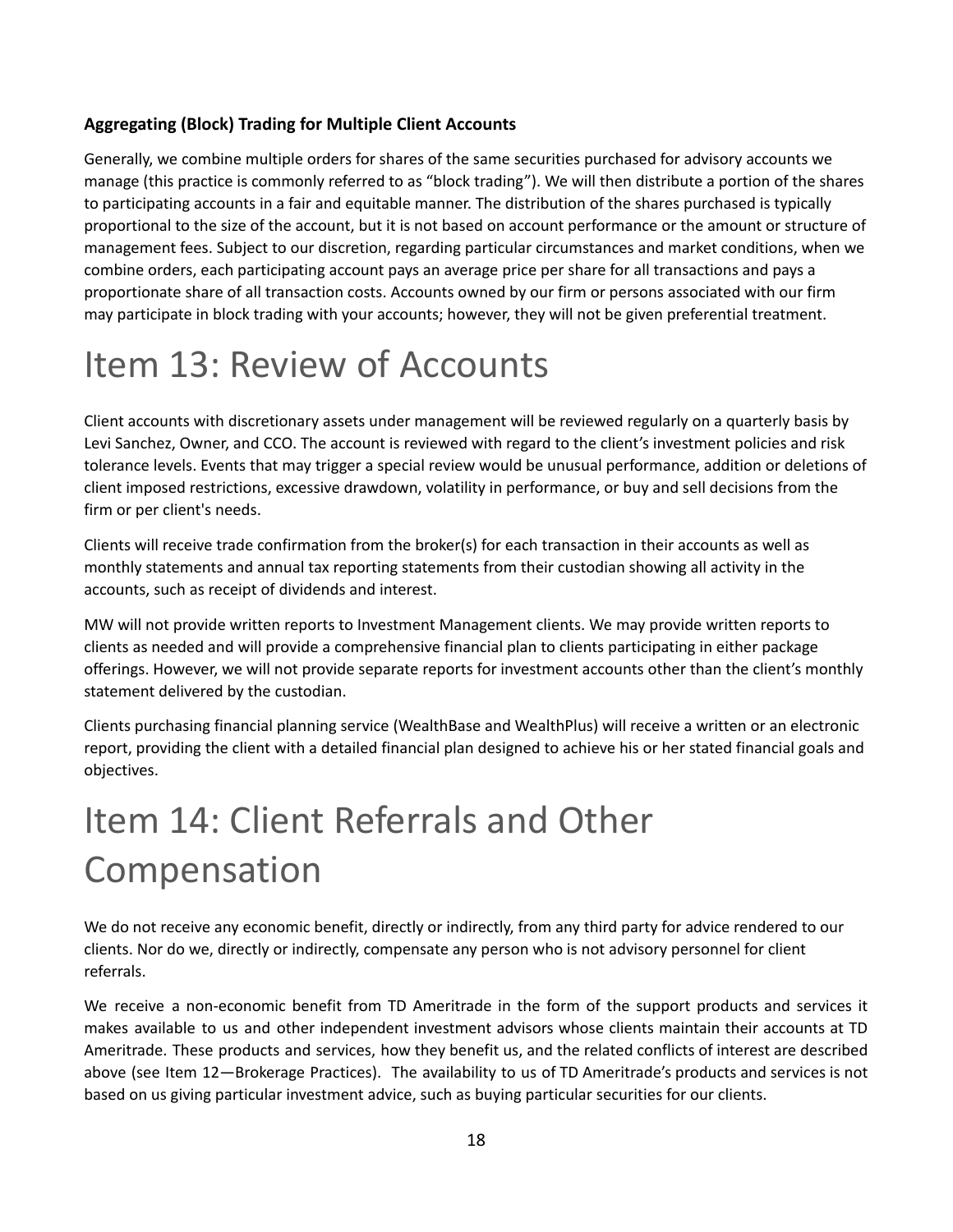# <span id="page-18-0"></span>Item 15: Custody

MW does not accept custody of client funds except in the instance of withdrawing client fees.

For client accounts in which MW directly debits their advisory fee:

- i. MW will send a copy of its invoice to the custodian at the same time that it sends the client a copy.
- ii. The custodian will send at least monthly statements to the client showing all disbursements for the account, including the amount of the advisory fee.
- iii. The client will prove written authorization to MW, permitting them to be paid directly for their accounts held by the custodian.

Clients should receive at least monthly statements from the broker-dealer, bank or other qualified custodians that holds and maintains the client's investment assets. We urge you to carefully review such statements and compare such official custodial records to the account statements or reports that we may provide to you. Our statements or reports may vary from custodial statements based on accounting procedures, reporting dates, or valuation methodologies of certain securities.

# <span id="page-18-1"></span>Item 16: Investment Discretion

For those client accounts where we provide investment management services, we maintain discretion over client accounts with respect to securities to be bought and sold and the amount of securities to be bought and sold. Investment discretion is explained to clients in detail when an advisory relationship has commenced. At the start of the advisory relationship, the client will execute a Limited Power of Attorney, which will grant our firm discretion over the account. Additionally, the discretionary relationship will be outlined in the advisory contract and signed by the client.

# <span id="page-18-2"></span>Item 17: Voting Client Securities

We do not vote Client proxies. Therefore, Clients maintain exclusive responsibility for (1) voting proxies, and (2) acting on corporate actions pertaining to the Client's investment assets. The Client shall instruct the Client's qualified custodian to forward to the Client copies of all proxies and shareholder communications relating to the Client's investment assets. If the client would like our opinion on a particular proxy vote, they may contact us at the number listed on the cover of this brochure.

In most cases, you will receive proxy materials directly from the account custodian. However, in the event we were to receive any written or electronic proxy materials, we would forward them directly to you by mail, unless you have authorized our firm to contact you by electronic mail, in which case, we would forward you any electronic solicitation to vote proxies.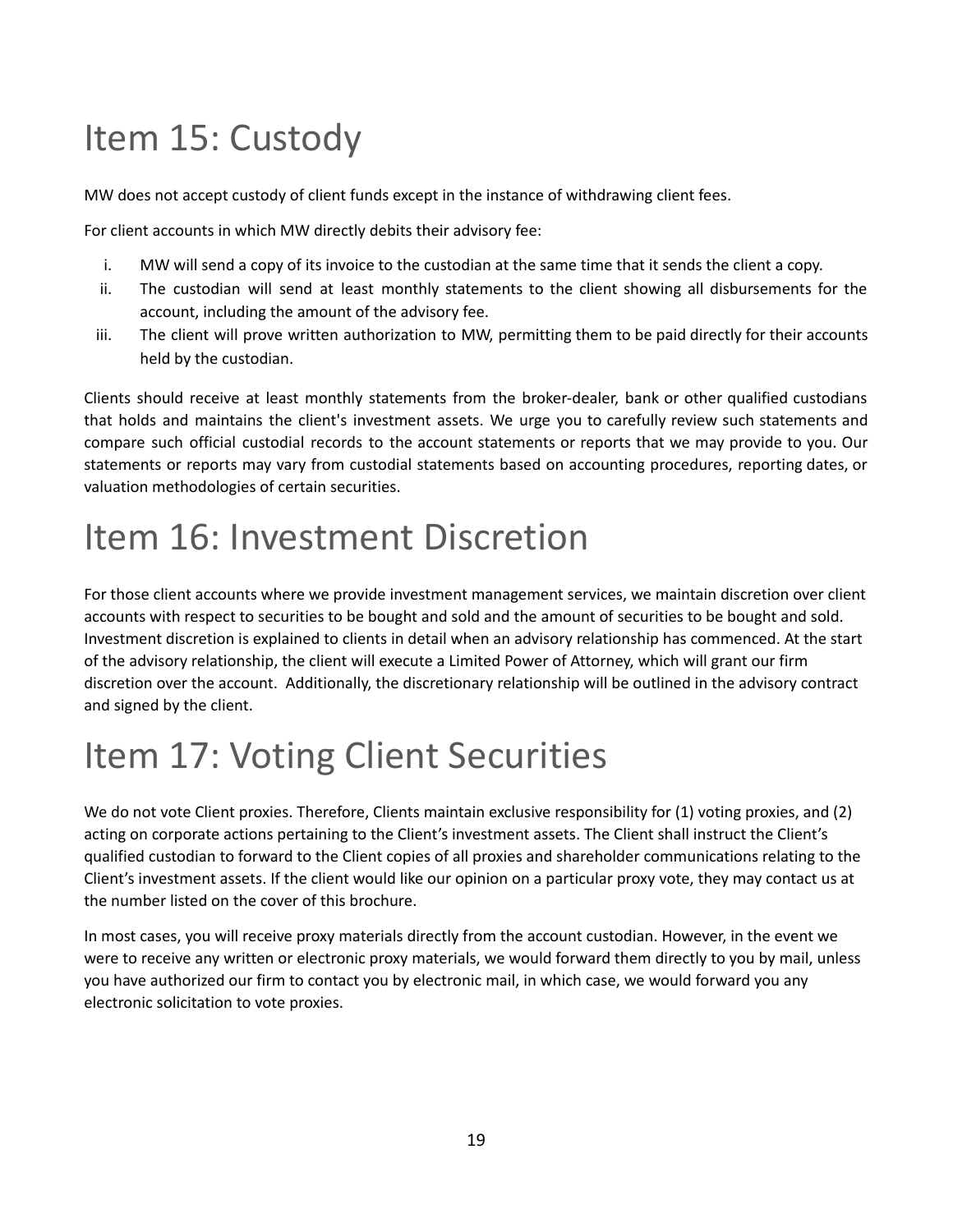# <span id="page-19-0"></span>Item 18: Financial Information

Registered Investment Advisers are required in this Item to provide you with certain financial information or disclosures about our financial condition. We have no financial commitment that impairs our ability to meet contractual and fiduciary commitments to clients, and we have not been the subject of a bankruptcy proceeding.

We do not have custody of client funds or securities or require or solicit prepayment of more than \$500 in fees per client six months or more in advance.

# <span id="page-19-1"></span>Item 19: Requirements for State-Registered Advisers

### **Levi Sanchez**

Born: 1991

### **Educational Background**

- 2014 Management Information Systems, Washington State University
- 2010 High School Diploma, Hanford High School

### **Business Experience**

- 07/2017 Present, Millennial Wealth LLC, Owner
- 05/2014 05/2017, Merrill Lynch, Financial Advisor
- 08/2013 05/2014, Washington State University, Student
- 05/2013 08/2013, Study Abroad, Student
- 08/2012 05/2013, Washington State University, Student
- 05/2012 08/2012, Department of Energy, Intern
- 08/2010 05/2012, Washington State University, Education
- 05/2010 08/2010, Douglas Fruit Co, Repack Assistant

### **Professional Designations, Licensing & Exams**

#### **CERTIFIED FINANCIAL PLANNER®**

● A CERTIFIED FINANCIAL PLANNER® certification is offered by the Certified Financial Planner Board of Standards, Inc. (CFP Board) to individuals who satisfactorily fulfill the following requirements: (1) Complete an advanced college-level course of study addressing the financial planning subject areas that CFP Board's studies have determined as necessary for the competent and professional delivery of financial planning services, and attain a Bachelor's Degree; (2) pass the 10 hour comprehensive CFP<sup>®</sup> Certification Examination; and (3) complete at least three years of full-time financial planning-related experience (or the equivalent, measured as 2,000 hours per year). CFP® professionals must also agree to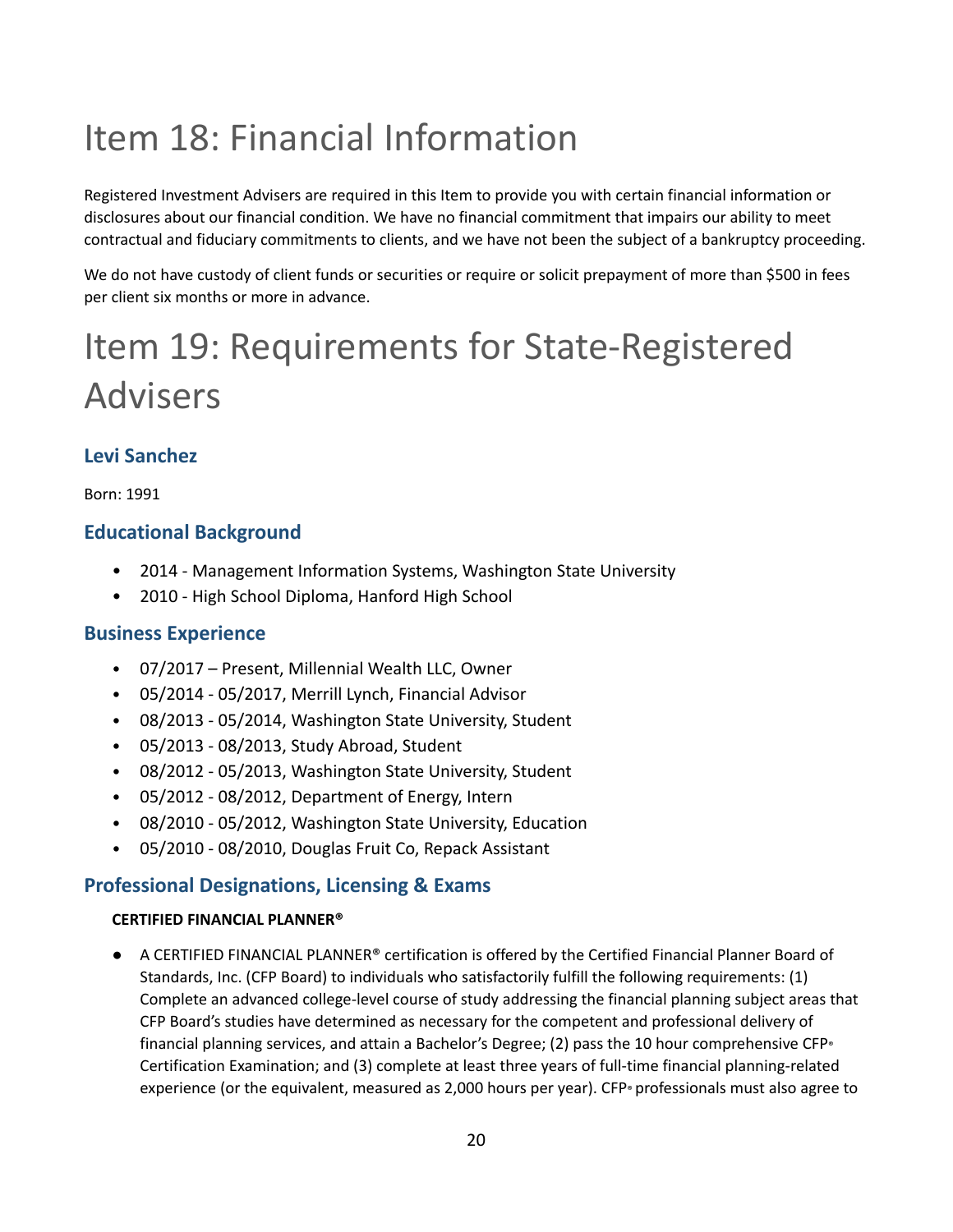be bound by the CFP Board's Standards of Professional Conduct and complete 30 hours of continuing education every two years. The Standards prominently require that CFP® professionals provide financial planning services at a fiduciary standard of care. This means CFP® professionals must provide financial planning services in the best interests of their clients.

#### **BEHAVIORAL FINANCIAL ADVISOR™**

● The BFA**™** is a professional designation focused on behavioral finance education related to both advisors and client perspectives. It requires the completion of two course, one focused on the advisor perspective and another focused on the client perspective. It also requires completion of a final certification exam that is timed and proctored.

#### **CERTIFIED PRIVATE WEALTH ADVISOR®**

● The CPWA® certification is an advanced professional education and certification for advisors who provide the breadth of specialized skills required to meet the needs of high-net-worth clients. This certification requires advisors to develop advanced knowledge and skills to address the wide range of complex issues faced by wealthy individuals and families, including portfolio strategies, wealth transfer, family dynamics, risk management, asset protection, closely-held business ownership, charitable giving, estate planning, retirement planning, and more. Fewer than 1% of financial advisors have achieved the CPWA® certification.

#### **Other Business Activities**

Levi Sanchez is not involved in any outside business activities.

#### **Performance-Based Fees**

MW is not compensated by performance-based fees.

#### **Material Disciplinary Disclosures**

No management person at Millennial Wealth LLC has ever been involved in an arbitration claim of any kind or been found liable in a civil, self-regulatory organization, or administrative proceeding.

#### **Material Relationships That Management Persons Have With Issuers of Securities**

Millennial Wealth LLC, nor Levi Sanchez, have any relationship or arrangement with issuers of securities.

#### **Additional Compensation**

Levi Sanchez does not receive any economic benefit from any person, company, or organization, in exchange for providing clients advisory services through MW.

#### **Supervision**

Levi Sanchez, as Owner and Chief Compliance Officer, is responsible for the supervision of the actions of Levi Sanchez. He may be contacted at the phone number on this brochure supplement.

#### **Requirements for State Registered Advisers**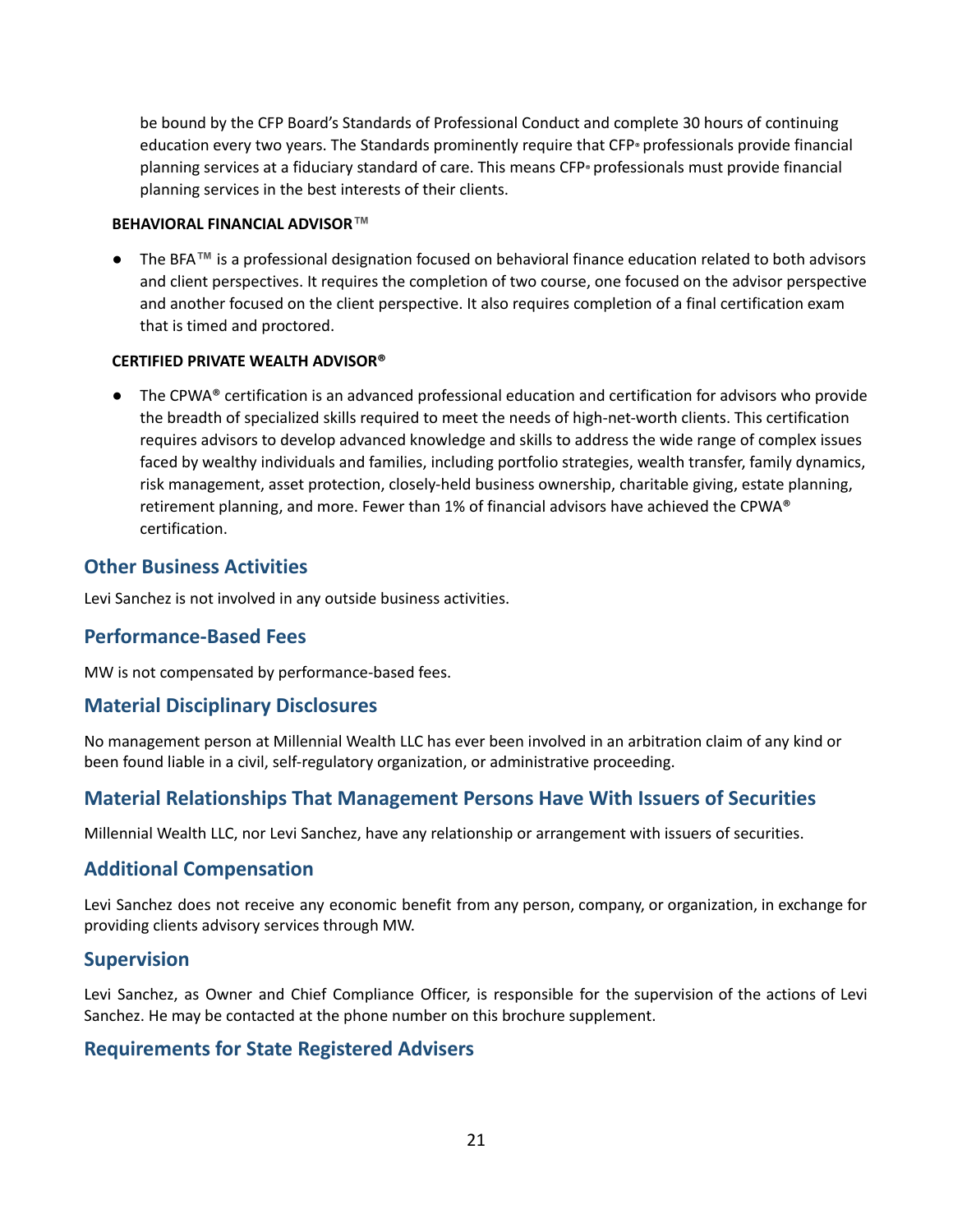Levi Sanchez has NOT been involved in an arbitration, civil proceeding, self-regulatory proceeding, administrative proceeding, or a bankruptcy petition.

### **Jamieson Hopp**

Born: 1996

#### **Educational Background**

- 2018 Colorado State University Financial Planning and Services
- 2014 High School Diploma, Hanford High School

#### **Business Experience**

- 07/2021 Present, Millennial Wealth LLC, Financial Planner
- 05/2018 06/2021, Vintage Financial Services, Senior Financial Planner
- 05/2017 04/2018, Keystone Financial Services, Operations Associate Intern
- 06/2012 01/2017, Center for Excellence in Dermatology, Cleaning and Office Care
- 06/2016 08/2016, Horn Rapids Golf Course, Golf Course Serviceman
- 06/2015 08/2015 Apollo Mechanical Contractors, Intern

### **Professional Designations, Licensing & Exams**

#### **CERTIFIED FINANCIAL PLANNER®**

● A CERTIFIED FINANCIAL PLANNER<sup>®</sup> certification is offered by the Certified Financial Planner Board of Standards, Inc. (CFP Board) to individuals who satisfactorily fulfill the following requirements: (1) Complete an advanced college-level course of study addressing the financial planning subject areas that CFP Board's studies have determined as necessary for the competent and professional delivery of financial planning services, and attain a Bachelor's Degree; (2) pass the 10 hour comprehensive CFP<sup>®</sup> Certification Examination; and (3) complete at least three years of full-time financial planning-related experience (or the equivalent, measured as 2,000 hours per year). CFP® professionals must also agree to be bound by the CFP Board's Standards of Professional Conduct and complete 30 hours of continuing education every two years. The Standards prominently require that CFP® professionals provide financial planning services at a fiduciary standard of care. This means CFP® professionals must provide financial planning services in the best interests of their clients.

#### **Equity Compensation Associate**

● An ECA is qualified in the fundamentals of equity compensation taxation, plan design, law, and very basic accounting, and can address these topics intelligently with equity plan participants. The ECA designation is for individuals interacting with equity plan participants, whether working at a company that issues equity compensation, an equity plan services organization, or a wealth management firm.

#### **Other Business Activities**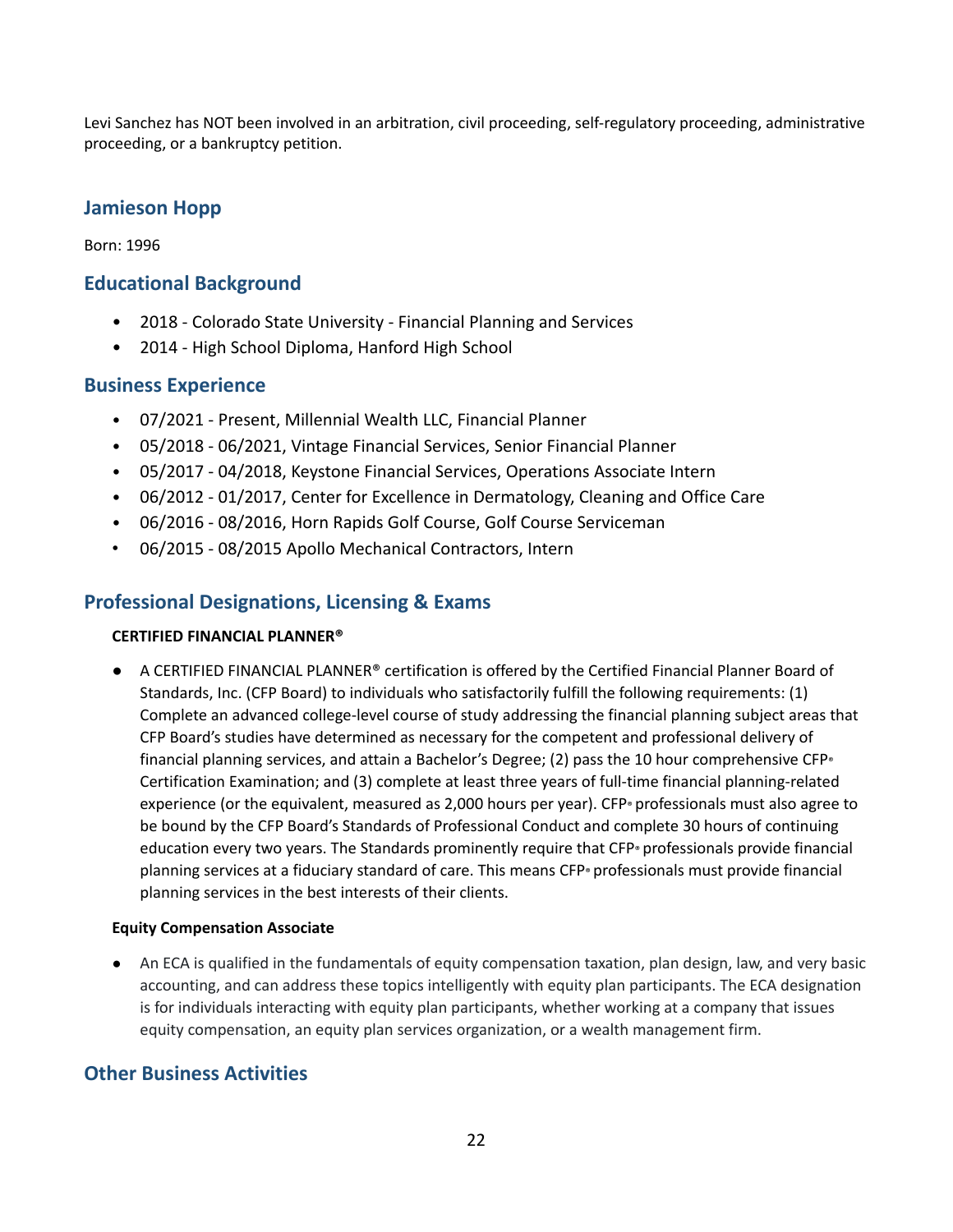Jamieson Hopp is not involved in any outside business activities.

### **Performance-Based Fees**

MW is not compensated by performance-based fees.

#### **Material Disciplinary Disclosures**

No management person at Millennial Wealth LLC has ever been involved in an arbitration claim of any kind or been found liable in a civil, self-regulatory organization, or administrative proceeding.

### **Material Relationships That Management Persons Have With Issuers of Securities**

Millennial Wealth LLC, nor Jamieson Hopp, have any relationship or arrangement with issuers of securities.

#### **Additional Compensation**

Jamieson Hopp does not receive any economic benefit from any person, company, or organization, in exchange for providing clients advisory services through MW.

#### **Supervision**

Levi Sanchez, as Owner and Chief Compliance Officer, is responsible for the supervision of the actions of Jamieson Hopp. He may be contacted at the phone number on this brochure supplement.

#### **Requirements for State Registered Advisers**

Jamieson Hopp has NOT been involved in an arbitration, civil proceeding, self-regulatory proceeding, administrative proceeding, or a bankruptcy petition.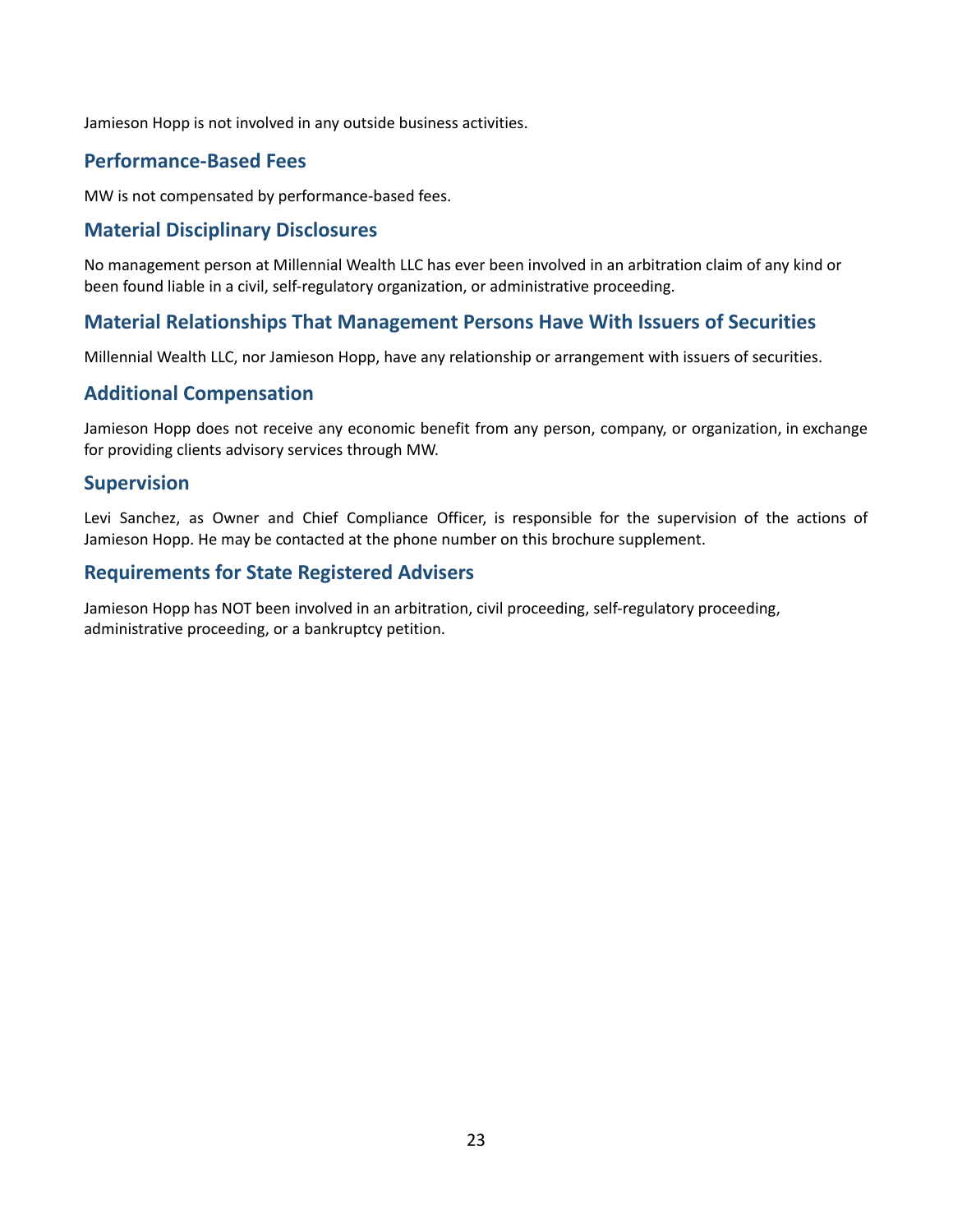## Millennial Wealth LLC

3518 Fremont Ave N #443 Seattle, WA 98103 (206) 207-8426

Dated June 15th, 2022

## Form ADV Part 2B – Brochure Supplement

*For*

### **Levi Sanchez - Individual CRD# 6342619**

### Owner & Investment Adviser Representative

This brochure supplement provides information about Levi Sanchez that supplements the Millennial Wealth LLC ("MW") brochure. A copy of that brochure precedes this supplement. Please contact Levi Sanchez if the MW brochure is not included with this supplement or if you have any questions about the contents of this supplement.

Additional information about Levi Sanchez is available on the SEC's website at [www.adviserinfo.sec.gov](http://www.adviserinfo.sec.gov) which can be found using the identification number 6342619.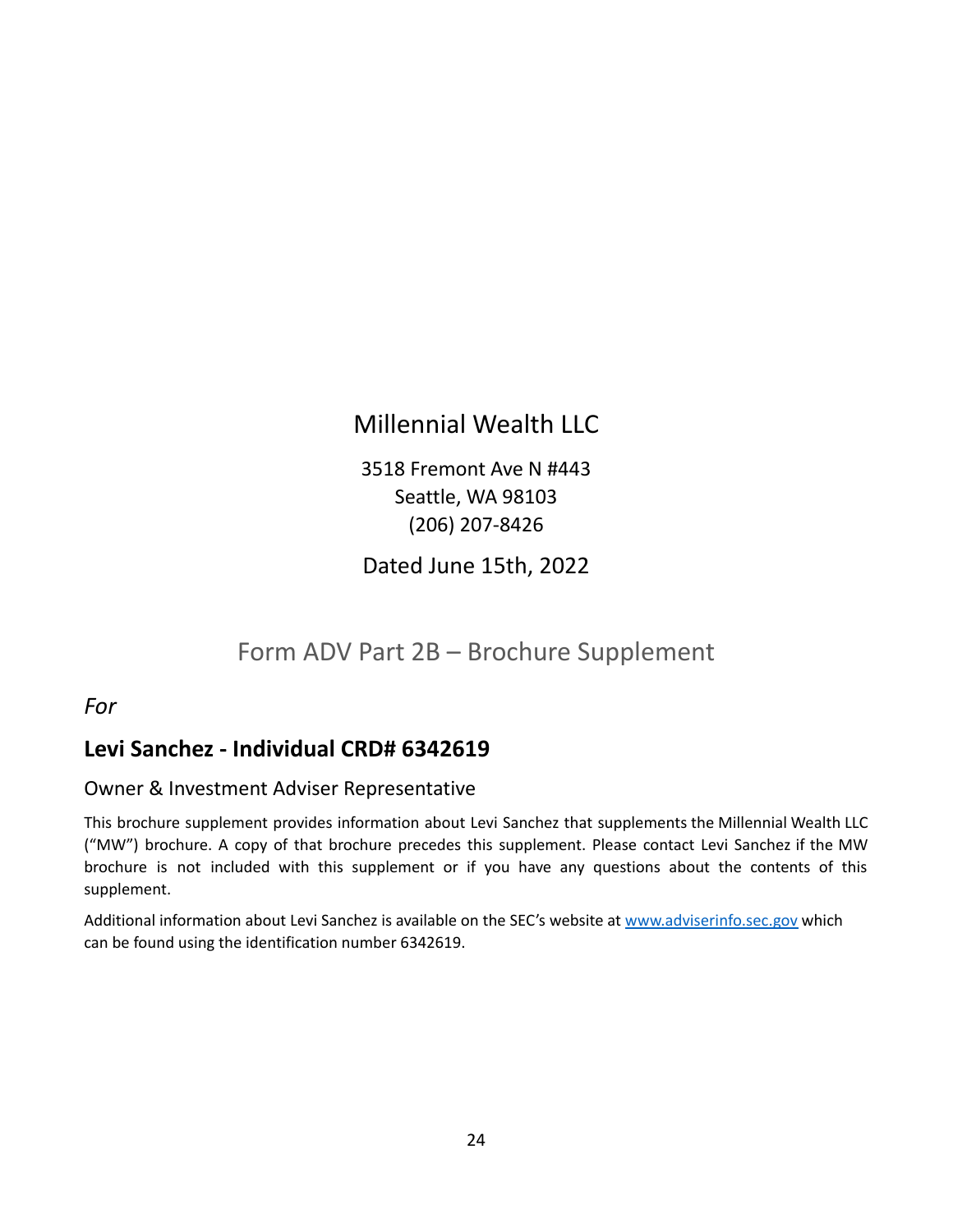# Item 2: Educational Background and Business Experience

### **Levi Sanchez**

Born: 1991

### **Educational Background**

- 2014 Management Information Systems, Washington State University
- 2010 High School Diploma, Hanford High School

### **Business Experience**

- 09/2017 Present, Millennial Wealth LLC, Owner
- 05/2014 05/2017, Merrill Lynch, Financial Advisor
- 08/2013 05/2014, Washington State University, Student
- 05/2013 08/2013, Study Abroad, Student
- 08/2012 05/2013, Washington State University, Student
- 05/2012 08/2012, Department of Energy, Intern
- 08/2010 05/2012, Washington State University, Education
- 05/2010 08/2010, Douglas Fruit Co, Repack Assistant

### **Professional Designations, Licensing & Exams**

#### **CERTIFIED FINANCIAL PLANNER®**

A CERTIFIED FINANCIAL PLANNER® certification is offered by the Certified Financial Planner Board of Standards, Inc. (CFP Board) to individuals who satisfactorily fulfill the following requirements: (1) Complete an advanced college-level course of study addressing the financial planning subject areas that CFP Board's studies have determined as necessary for the competent and professional delivery of financial planning services, and attain a Bachelor's Degree; (2) pass the 10 hour comprehensive CFP® Certification Examination; and (3) complete at least three years of full-time financial planning-related experience (or the equivalent, measured as 2,000 hours per year). CFP® professionals must also agree to be bound by the CFP Board's Standards of Professional Conduct and complete 30 hours of continuing education every two years. The Standards prominently require that CFP® professionals provide financial planning services at a fiduciary standard of care. This means CFP® professionals must provide financial planning services in the best interests of their clients.

#### **BEHAVIORAL FINANCIAL ADVISOR™**

● The BFA**™** is a professional designation focused on behavioral finance education related to both advisors and client perspectives. It requires the completion of two courses, one focused on the advisor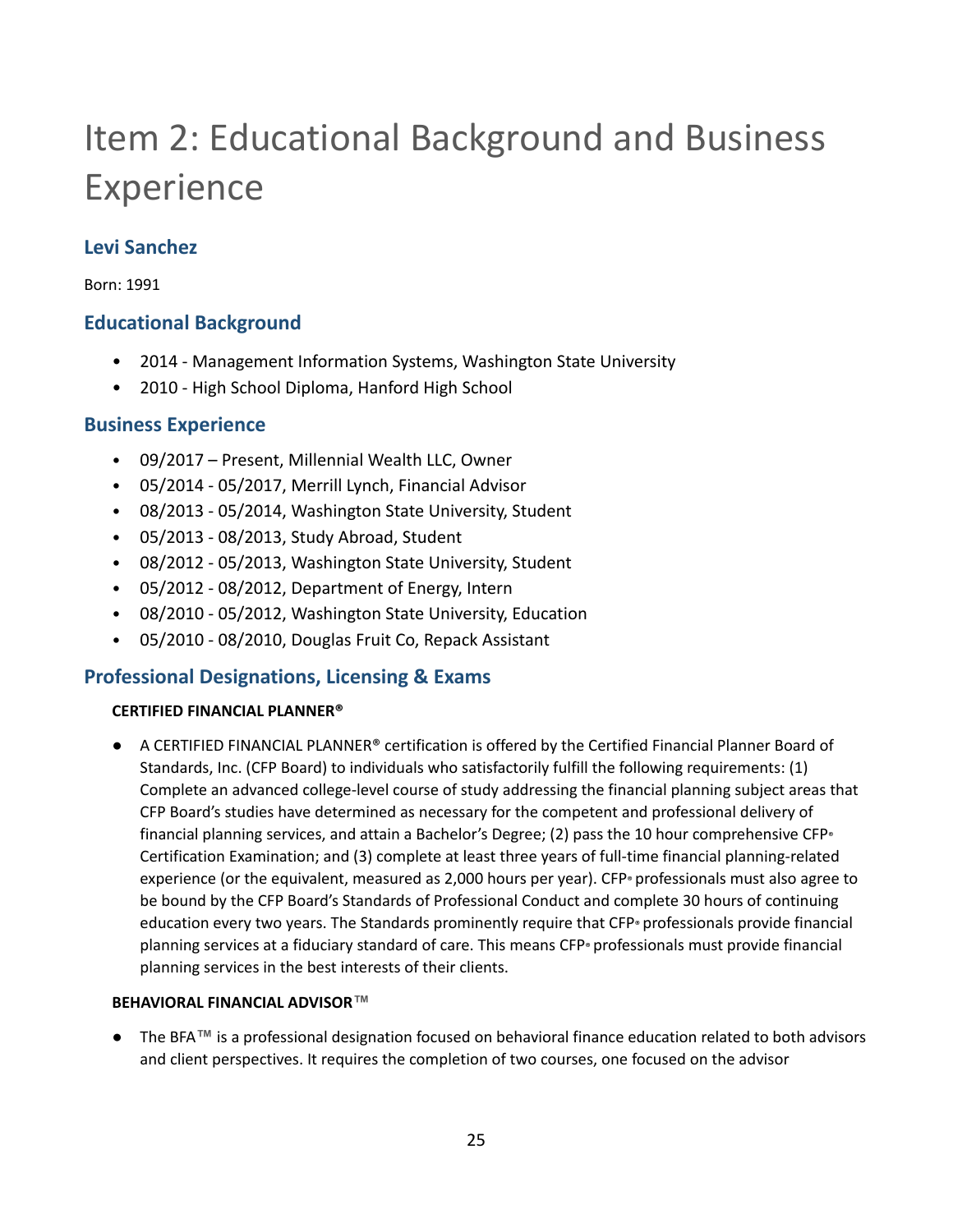perspective and another focused on the client perspective. It also requires completion of a final certification exam that is timed and proctored.

#### **CERTIFIED PRIVATE WEALTH ADVISOR®**

● The CPWA® certification is an advanced professional education and certification for advisors who provide the breadth of specialized skills required to meet the needs of high-net-worth clients. This certification requires advisors to develop advanced knowledge and skills to address the wide range of complex issues faced by wealthy individuals and families, including portfolio strategies, wealth transfer, family dynamics, risk management, asset protection, closely-held business ownership, charitable giving, estate planning, retirement planning, and more. Fewer than 1% of financial advisors have achieved the CPWA® certification.

# Item 3: Disciplinary Information

No management person at Millennial Wealth LLC has ever been involved in an arbitration claim of any kind or been found liable in a civil, self-regulatory organization, or administrative proceeding.

# Item 4: Other Business Activities

Levi Sanchez is not involved in any outside business activities.

# Item 5: Additional Compensation

Levi Sanchez does not receive any economic benefit from any person, company, or organization, in exchange for providing clients advisory services through MW.

# Item 6: Supervision

Levi Sanchez, as Owner and chief compliance officer, is responsible for the supervision of the actions of Levi Sanchez. He may be contacted at the phone number on this brochure supplement.

# Item 7: Requirements for State Registered Advisers

Levi Sanchez has NOT been involved in an arbitration, civil proceeding, self-regulatory proceeding, administrative proceeding, or a bankruptcy petition.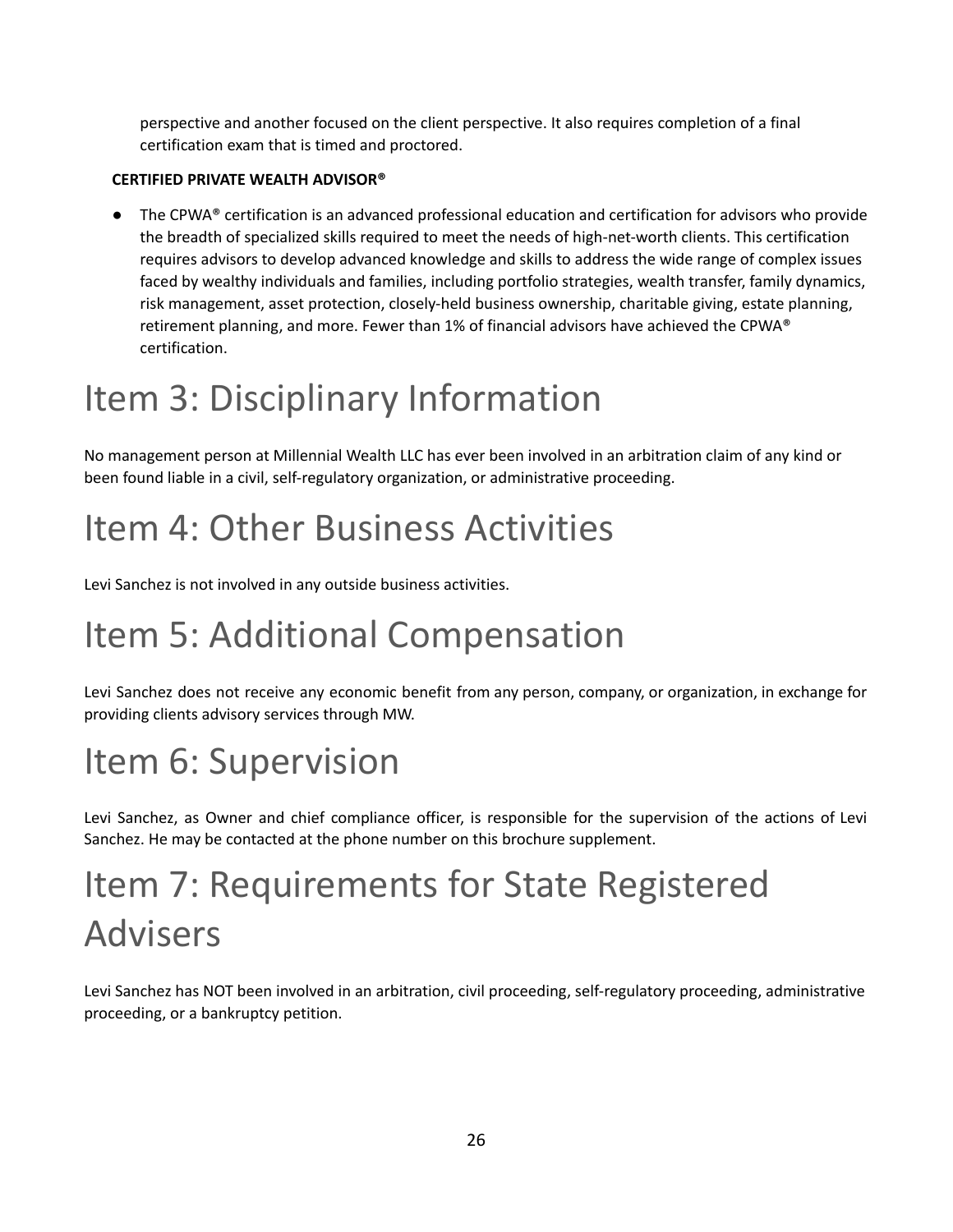## Millennial Wealth LLC

3518 Fremont Ave N #443 Seattle, WA 98103 (206) 207-8426

Dated June 15th, 2022

### Form ADV Part 2B – Brochure Supplement

### *For*

### **Jamieson Hopp - Individual CRD# 6801922**

#### Investment Adviser Representative

This brochure supplement provides information about Jamieson Hopp that supplements the Millennial Wealth LLC ("MW") brochure. A copy of that brochure precedes this supplement. Please contact Levi Sanchez if the MW brochure is not included with this supplement or if you have any questions about the contents of this supplement.

Additional information about Jamieson Hopp is available on the SEC's website at [www.adviserinfo.sec.gov](http://www.adviserinfo.sec.gov) which can be found using the identification number 6801922.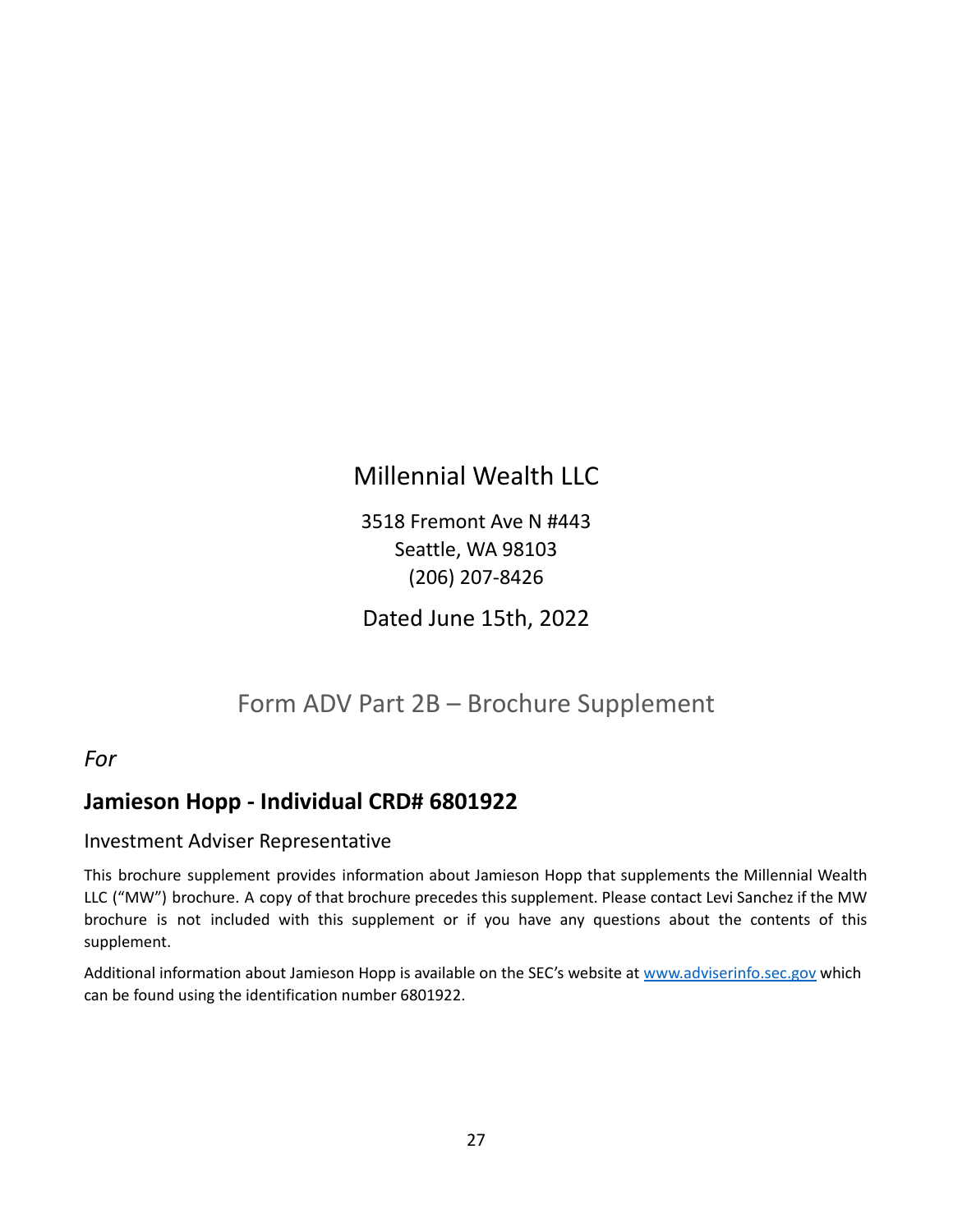# Item 2: Educational Background and Business Experience

### **Jamieson Hopp**

Born: 1996

### **Educational Background**

- 2018 Colorado State University Financial Planning and Services
- 2014 High School Diploma, Hanford High School

### **Business Experience**

- 07/2021 Present, Millennial Wealth LLC, Financial Planner
- 05/2018 06/2021, Vintage Financial Services, Senior Financial Planner
- 05/2017 04/2018, Keystone Financial Services, Operations Associate Intern
- 06/2012 01/2017, Center for Excellence in Dermatology, Cleaning and Office Care
- 06/2016 08/2016, Horn Rapids Golf Course, Golf Course Serviceman
- 06/2015 08/2015 Apollo Mechanical Contractors, Intern

### **Professional Designations, Licensing & Exams**

#### **CERTIFIED FINANCIAL PLANNER®**

A CERTIFIED FINANCIAL PLANNER® certification is offered by the Certified Financial Planner Board of Standards, Inc. (CFP Board) to individuals who satisfactorily fulfill the following requirements: (1) Complete an advanced college-level course of study addressing the financial planning subject areas that CFP Board's studies have determined as necessary for the competent and professional delivery of financial planning services, and attain a Bachelor's Degree; (2) pass the 10 hour comprehensive CFP<sup>®</sup> Certification Examination; and (3) complete at least three years of full-time financial planning-related experience (or the equivalent, measured as 2,000 hours per year). CFP® professionals must also agree to be bound by the CFP Board's Standards of Professional Conduct and complete 30 hours of continuing education every two years. The Standards prominently require that CFP® professionals provide financial planning services at a fiduciary standard of care. This means CFP® professionals must provide financial planning services in the best interests of their clients.

#### **Equity Compensation Associate**

● An ECA is qualified in the fundamentals of equity compensation taxation, plan design, law, and very basic accounting, and can address these topics intelligently with equity plan participants. The ECA designation is for individuals interacting with equity plan participants, whether working at a company that issues equity compensation, an equity plan services organization, or a wealth management firm.